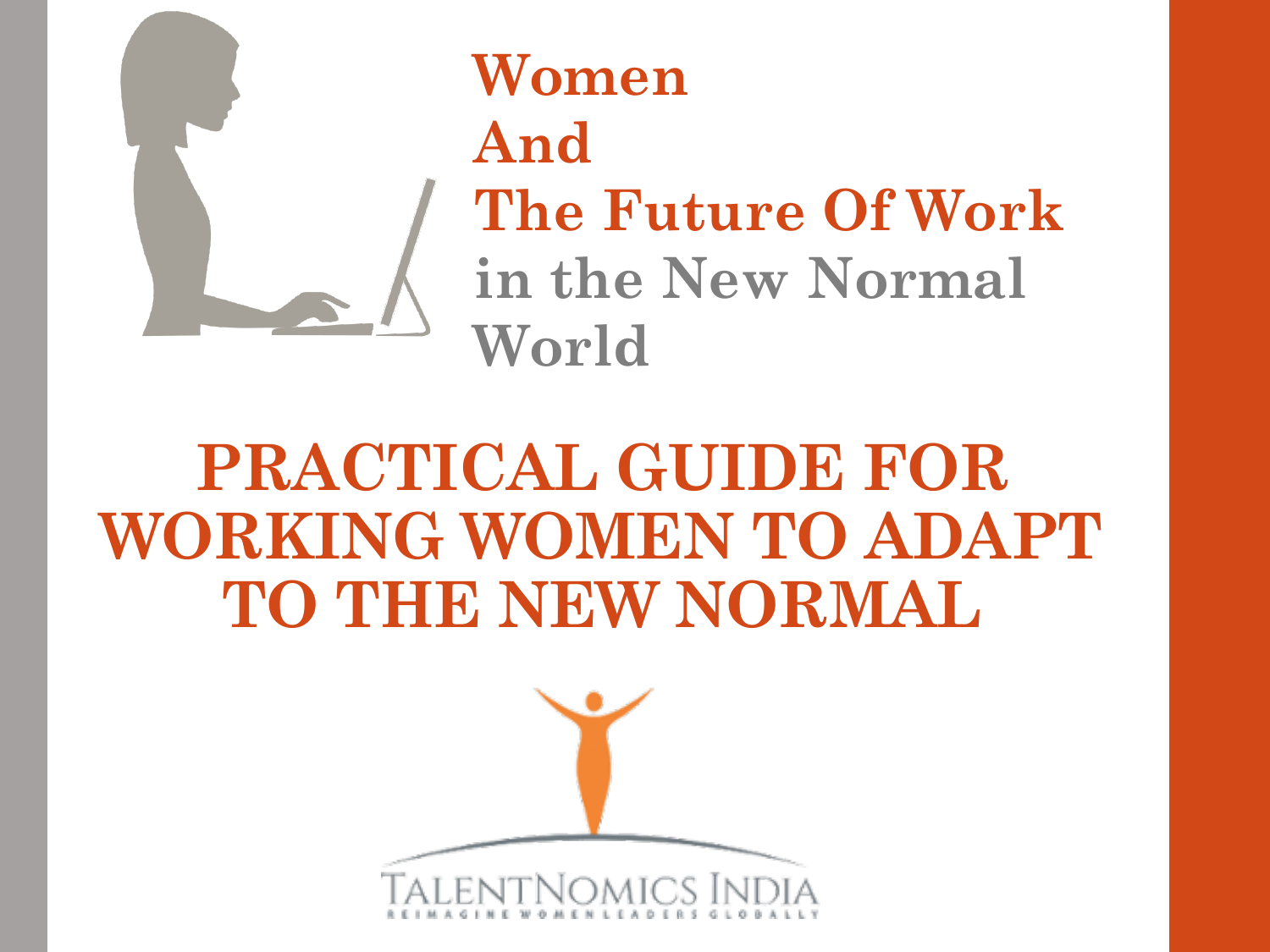Social distancing, Lockdowns, Quarantine Requirements, Economic Slowdown, and Fears of Uncertainty have been the bane of the Covid-19 pandemic. Owing to this, business-as-usual in all spheres has pivoted to a completely new normal.

Work, Home, Relationships, Health, Finances, Meanings, Values, Beliefs are all being recalibrated.

Coping with all these unplanned uncertainties has been building fear, anxiety, stress and helplessness. To recover from this state, it is necessary to equip ourselves with mindfulness to make a smooth transition to the new normal, build up resilience and ensure our wellbeing for now and into the future

This would require us to understand and acknowledge the various facets of this "New Normal", as well as identify actions needed to navigate the challenges and opportunities each of these pose in our lives.

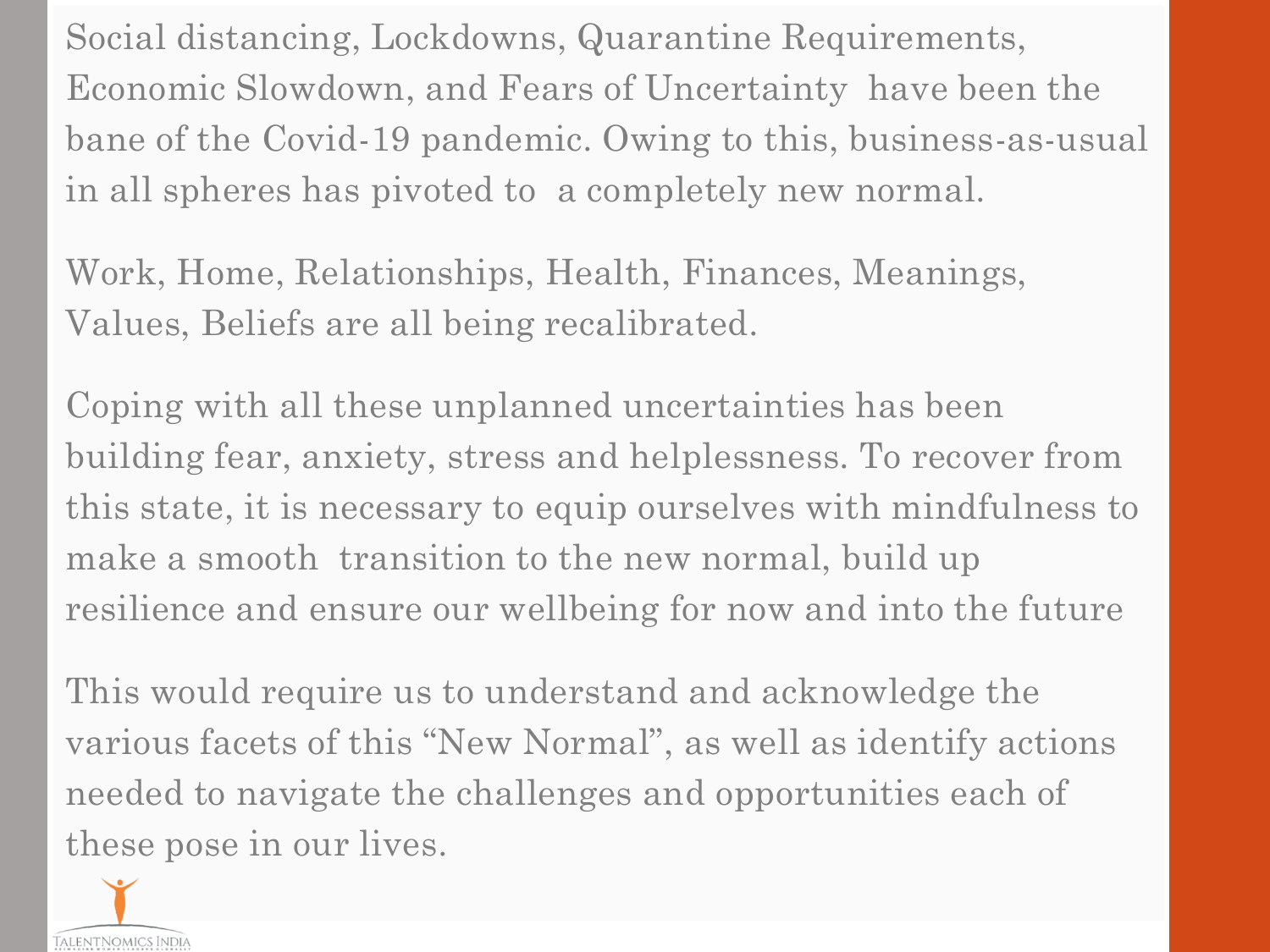### **We've identified 6 Dimensions of The New Normal and actions you can take to adapt to each of these:**

- 1. Meeting new demands at home and reconfiguring your support systems
- 2. Adapting to the hybrid model of work, alternating "work-from-home & back-to-office"
- 3. Embracing opportunities and challenges of digital technologies and virtual work
- 4. Altering models of leadership, team building and workplace collaboration
- 5. Career progression and building financial security in uncertain times
- 6. Looking after physical and mental wellbeing

`alentNomics Indi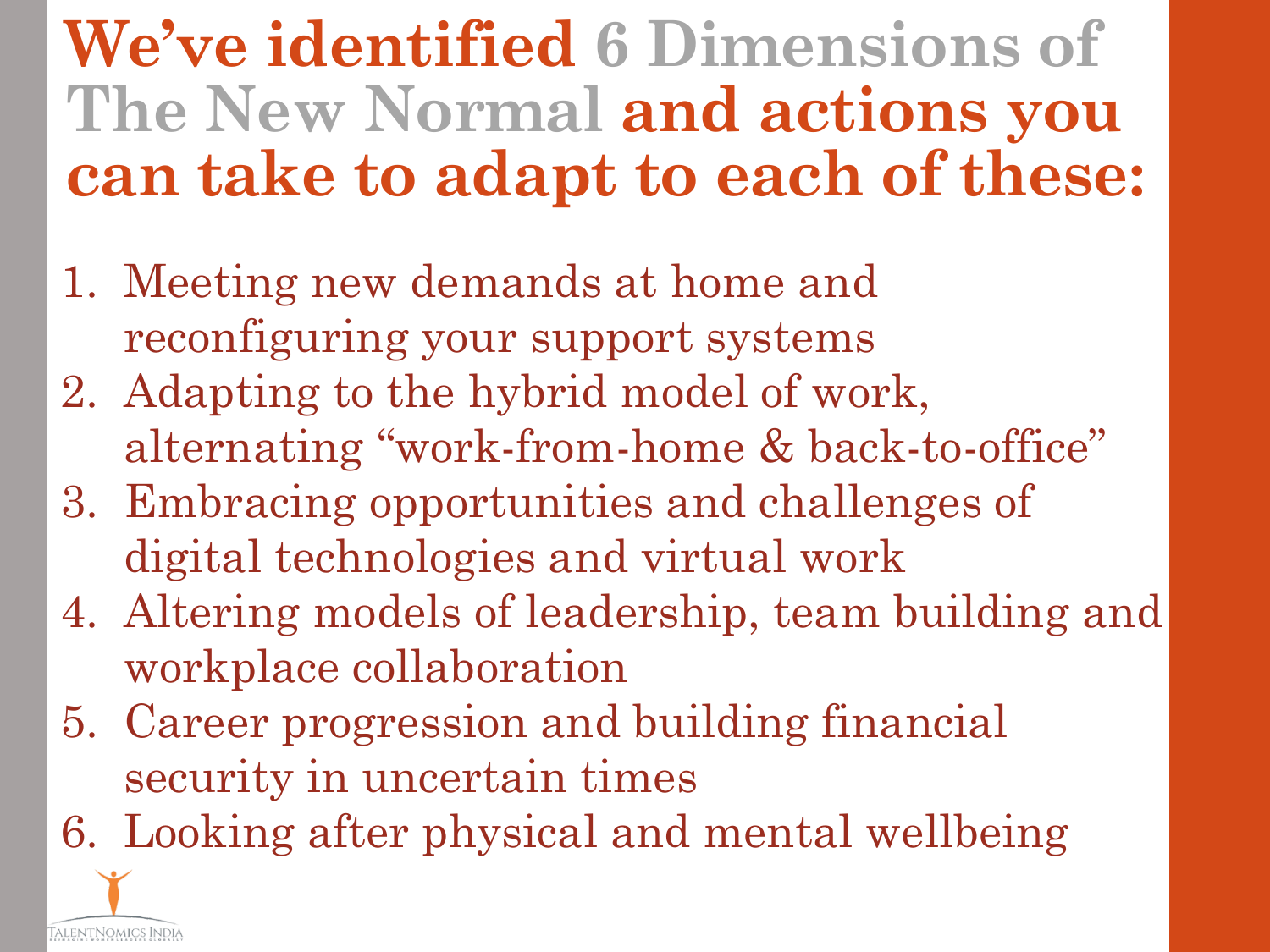## **1. MEETING NEW DEMANDS AT HOME AND RECONFIGURING SUPPORT SYSTEMS**

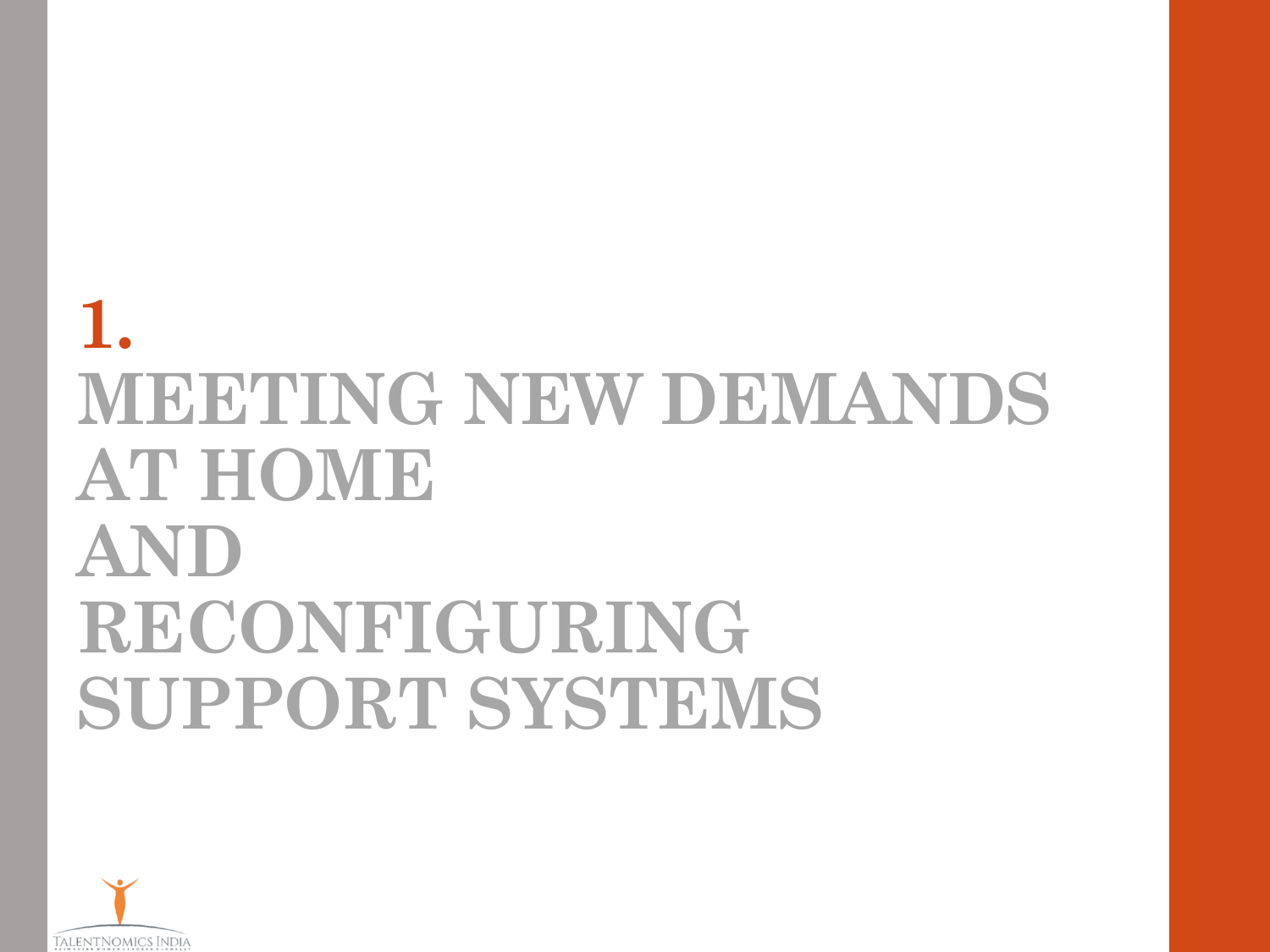| <b>Dimension</b>                                                          | Challenges                                                                                                                                                     | Opportunity                                                                                               | <b>Actions and Solutions</b>                                                                                                                                                                                                                                                                                                                                                                               |
|---------------------------------------------------------------------------|----------------------------------------------------------------------------------------------------------------------------------------------------------------|-----------------------------------------------------------------------------------------------------------|------------------------------------------------------------------------------------------------------------------------------------------------------------------------------------------------------------------------------------------------------------------------------------------------------------------------------------------------------------------------------------------------------------|
| <b>Increased</b><br>household<br>chores                                   | Domestic helpers<br>not available<br>All meals being<br>cooked at home<br>Extra work with<br>need to sanitise<br>groceries                                     | Chance for<br>men to get<br>involved in<br>housework<br>Pick up<br>$\bullet$<br>cooking skills            | Delegate work<br>$\bullet$<br>Prioritize by urgency<br>$\bullet$<br>Purchase gadgets that<br>$\bullet$<br>help with tasks<br>Use short-cuts like<br>$\bullet$<br>cooking one-pot dishes or<br>on mopping alternate<br>days<br>Make advance meal<br>$\bullet$<br>plans<br>Don't try to be perfect<br>Establish routines that<br>$\bullet$<br>suit you<br>Try think of chores as<br>part of fitness routine! |
| Unrealistic<br>demands from<br>families on<br>women<br>TALENTNOMICS INDIA | Most family<br>members are<br>home all day<br>Less control over<br>focussed "office"<br>time"<br>More gender<br>$\bullet$<br>stereotype roles,<br>expectations | Unburden<br>"guilt" by<br>spending<br>more time<br>with family<br>Learn new<br>skills/hobbies<br>together | Negotiate with family<br>$\bullet$<br>Inspire collaboration for<br>$\bullet$<br>house work<br>Ask for Help/Support<br>Be firm about the time<br>$\bullet$<br>you are "at work" & not<br>available for housework                                                                                                                                                                                            |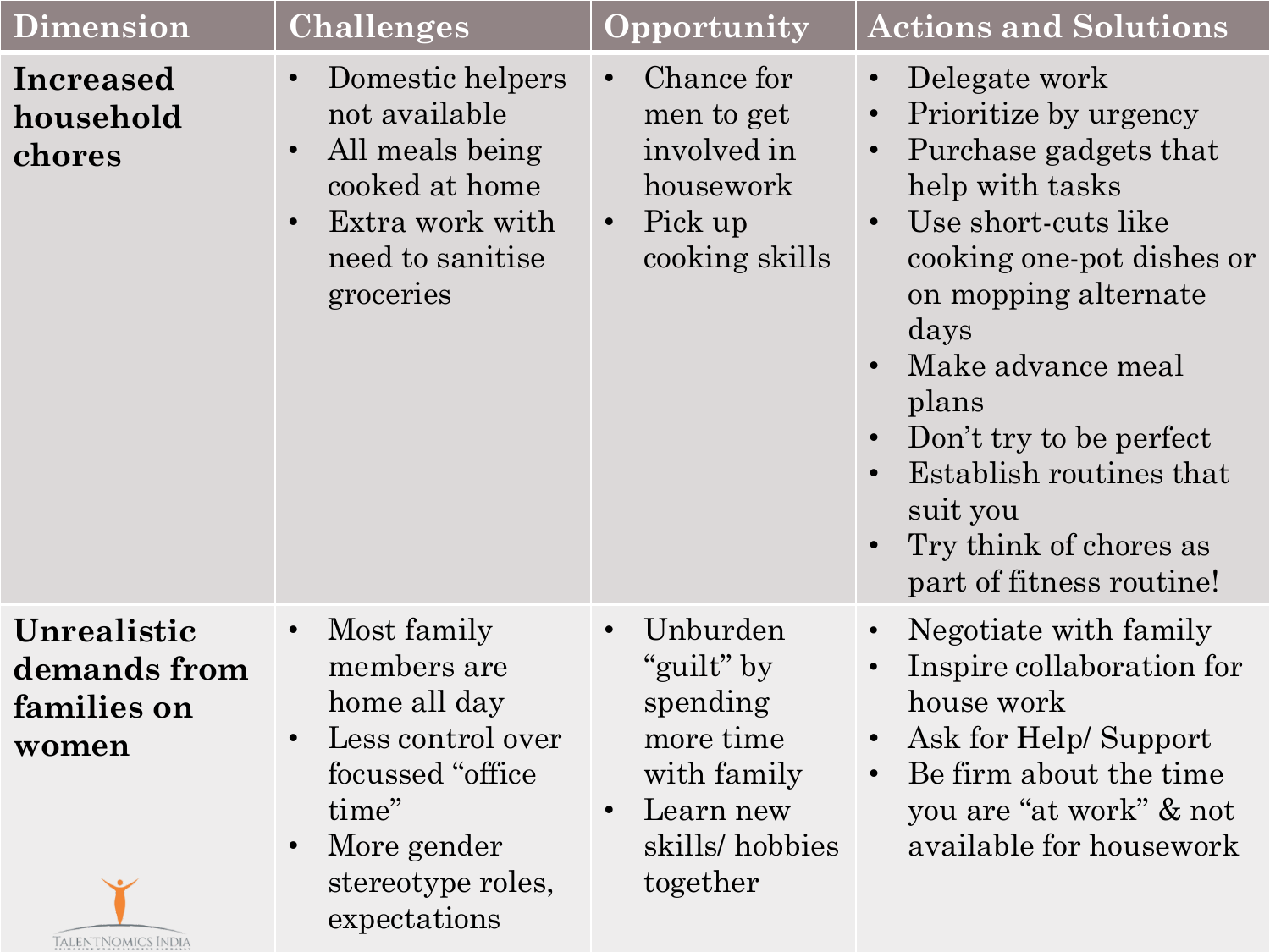| <b>Dimension</b>                                                                    | <b>Challenges</b>                                                                                                                                                                                                                                                                                                                                                                                                                                                                                                                                  | Opportunity                                                                                                                                                                                                                                                                          | <b>Actions and</b><br>Solutions                                                                                                                                                                                                                                                                                                                                                                                                                                                     |
|-------------------------------------------------------------------------------------|----------------------------------------------------------------------------------------------------------------------------------------------------------------------------------------------------------------------------------------------------------------------------------------------------------------------------------------------------------------------------------------------------------------------------------------------------------------------------------------------------------------------------------------------------|--------------------------------------------------------------------------------------------------------------------------------------------------------------------------------------------------------------------------------------------------------------------------------------|-------------------------------------------------------------------------------------------------------------------------------------------------------------------------------------------------------------------------------------------------------------------------------------------------------------------------------------------------------------------------------------------------------------------------------------------------------------------------------------|
| Added<br><b>Burden on</b><br>Working<br><b>Mothers</b><br><b>TalentNomics India</b> | Juggling work and<br>$\bullet$<br>children since<br>schools are closed<br>Closed day-care $\&$<br>$\bullet$<br>creche options<br>Accommodating<br>$\bullet$<br>childrens' online<br>classes<br>Nannies and<br>$\bullet$<br>domestic help not<br>available<br>No or limited fall<br>$\bullet$<br>back options /<br>support from<br>parents<br>Disturbance by<br>$\bullet$<br>children during<br>meetings<br>Tough to separate<br>work time from<br>family time<br>Anxious children<br>$\bullet$<br>Little/No "me-<br>$\bullet$<br>time" or downtime | Spending extra<br>$\bullet$<br>time with the kids<br>helps get over<br>"mother's guilt"<br>Time to teach<br>$\bullet$<br>children life skills<br>(cooking and<br>cleaning, hygiene,<br>good health, cook<br>to use<br>Good time for<br>$\bullet$<br>fathers to bond<br>with children | Make sure fathers'<br>share responsibilities<br>– by practically<br>dividing time and<br>duties, without being<br>critical or judgemental<br>Involve older children<br>in housework<br>Make longer screen<br>$\bullet$<br>times constructive<br>(online hobby classes,<br>facetime with family,<br>online resources made<br>free)<br>Allow children to be<br>bored<br>Don't stress about<br>children bombing calls<br>Start your day early<br>Force fit in "me-time"<br>at any hour |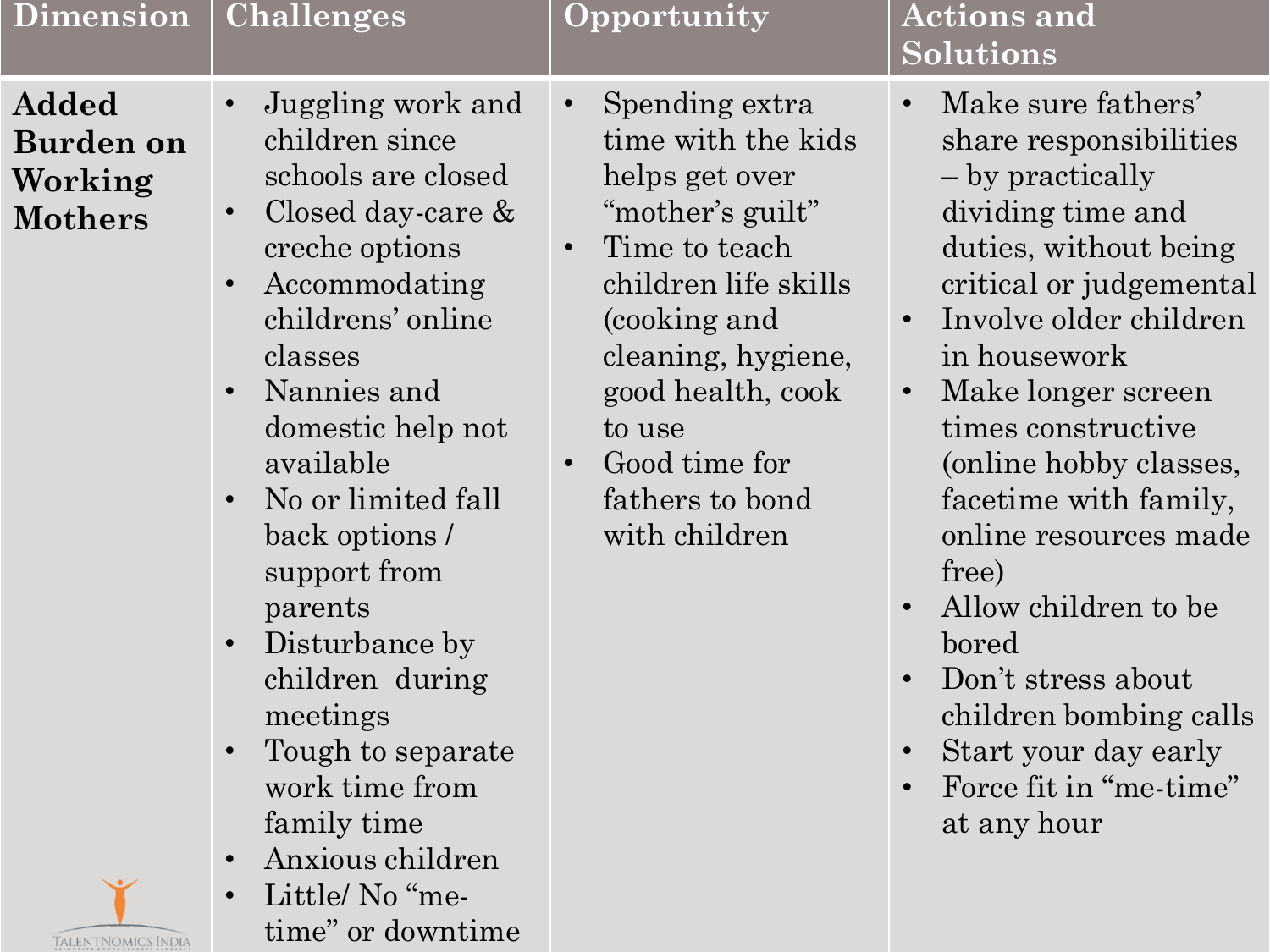# **Some useful resources to manage home and family**

- How to help kids during Corona virus by Save The Children - [Link](https://www.savethechildren.org/us/what-we-do/emergency-response/coronavirus-outbreak/resources)
- UNICEF's Tips for Parents during Corona virus [Link](https://www.unicef.org/media/67211/file)
- Lower Your Expectations, And Other Parenting Advice For The Era Of COVID-19 - [Link](https://www.cpr.org/2020/03/30/lower-your-expectations-and-other-parenting-advice-for-the-era-of-covid-19/)
- Resources for Families During the Coronavirus Pandemic - [Link](https://www.commonsensemedia.org/resources-for-families-during-the-coronavirus-pandemic)
- How Dual-Career Couples Can Work Through the Coronavirus Crisis – [Link](https://hbr.org/2020/03/how-dual-career-couples-can-work-through-the-coronavirus-crisis)
- Balancing work and elder care through the coronavirus crisis – [Link](https://hbr.org/2020/03/balancing-work-and-elder-care-through-the-coronavirus-crisis)

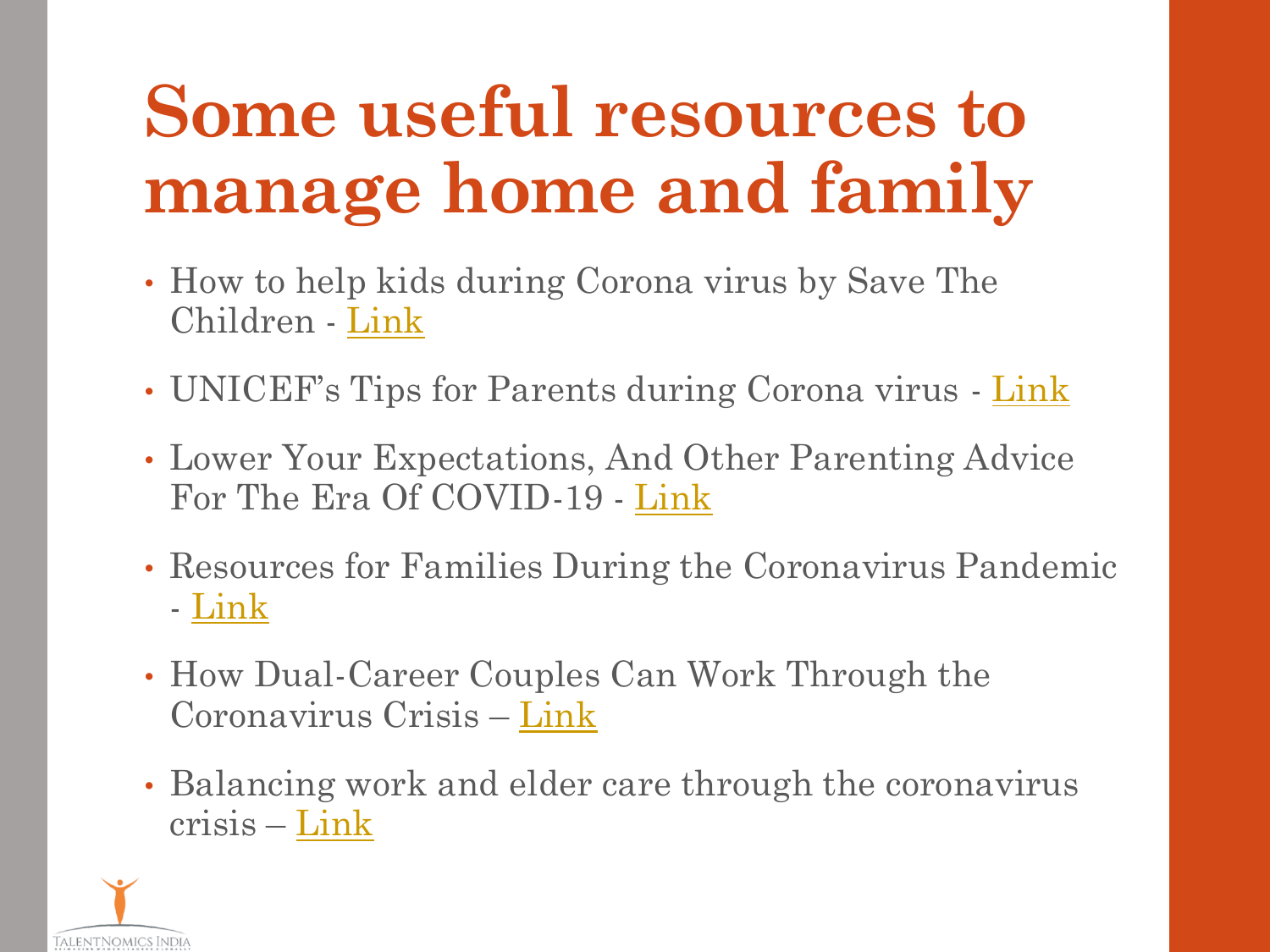### **2. ADAPTING TO THE HYBRID MODEL OF WORK**

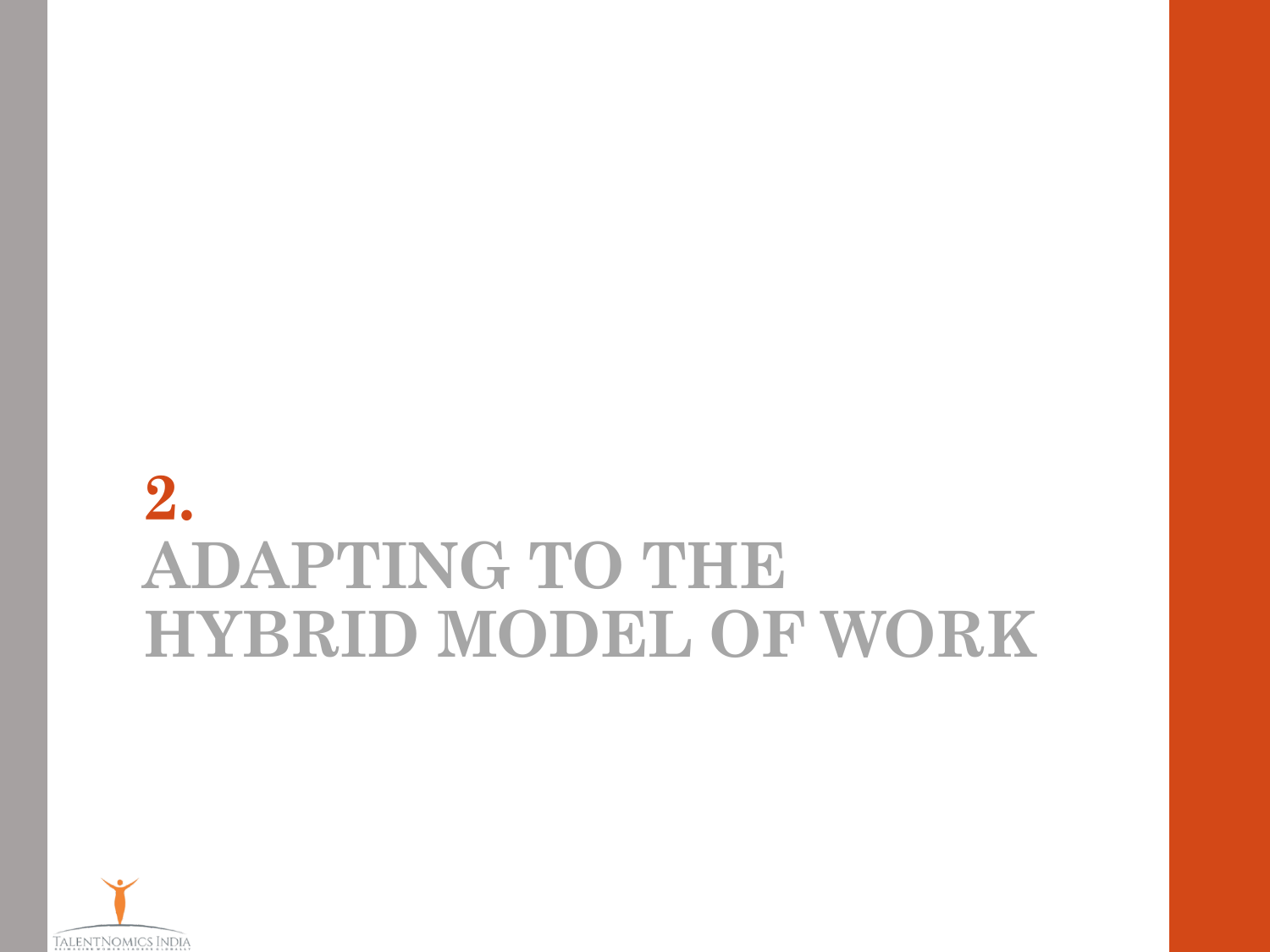| <b>Dimension</b>                                                         | <b>Challenges</b>                                                                                                                                                                                                                                                                                                                  | Opportunity                                                                                                                                                                      | <b>Actions and</b><br>Solutions                                                                                                                                                                                                                                                           |
|--------------------------------------------------------------------------|------------------------------------------------------------------------------------------------------------------------------------------------------------------------------------------------------------------------------------------------------------------------------------------------------------------------------------|----------------------------------------------------------------------------------------------------------------------------------------------------------------------------------|-------------------------------------------------------------------------------------------------------------------------------------------------------------------------------------------------------------------------------------------------------------------------------------------|
| Working<br>from Home                                                     | Availability of<br>$\bullet$<br>comfortable work space<br>Distractions of home<br>demands<br>No work-home<br>boundaries<br>No start-end-time for<br>work or home chores<br>Working with children<br>around<br>Family members not<br>respecting your work<br>commitments<br>Erratic wi-fi<br>Connectivity and<br>electricity supply | No more<br>wastage of<br>commute time<br>No office<br>distractions<br>More flexible<br>schedule<br>Continue to<br>$\bullet$<br>work even with<br>care-giving<br>responsibilities | Design & own a<br>$\bullet$<br>defined work<br>space (but don't<br>fret over how<br>good it is)<br>Dress to the role<br>$\bullet$<br>Draw virtual<br>$\bullet$<br>time-lines<br>Structure the day<br>$\bullet$<br>the same way as<br>in office.<br>Build breaks into<br>$\bullet$<br>work |
| Transitioning<br>back to<br>working from<br>office<br>TALENTNOMICS INDIA | Need to be safe &<br>sanitised<br>Adapting to physical &<br>social changes at<br>workplace                                                                                                                                                                                                                                         | Structured life<br>$\bullet$<br>Working face to<br>face with teams<br>Completing<br>pending tasks<br>that couldn't be<br>done remotely                                           | Take precautions<br>$\bullet$<br>Be mindful of<br>$\bullet$<br>others' safety<br>Carry your own<br>food, mugs,<br>cutlery. Clean<br>them yourself                                                                                                                                         |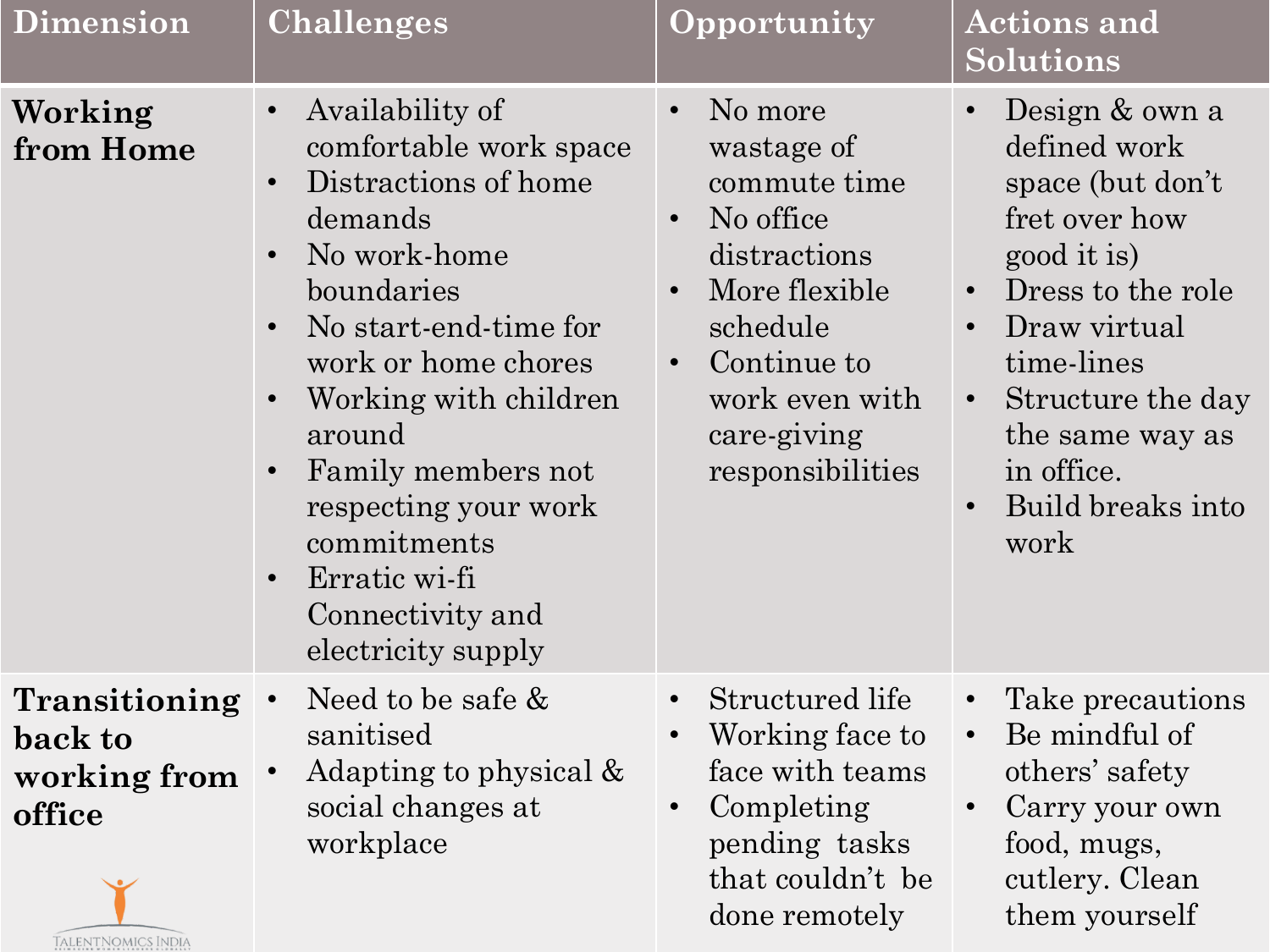# **Some useful resources for Working from Home**

- TapChief's Practical Guide to Work from Home in India [Link](https://www.tapchief.com/guide/work-from-home-india/)
- How to Work from Home with Kids [Link](https://www.inhersight.com/blog/how-to/how-to-work-from-home-with-kids?_n=77037835)
- The ultimate work from home guide for small business [Link](https://www.forbes.com/sites/advisor/2020/04/07/the-ultimate-small-business-work-from-home-guide/#3f91a1ae53b8)
- Work from home survival guide for self care [Link](https://www.everydayhealth.com/healthy-living/your-work-from-home-survival-guide-for-self-care/)
- Harvard Work from Home Guide for parents [Link](https://hbr.org/2020/03/a-guide-for-working-from-home-parents)
- Indeed Work from home with kids during Corona [Link](https://www.indeed.com/career-advice/career-development/working-from-home-with-kids)

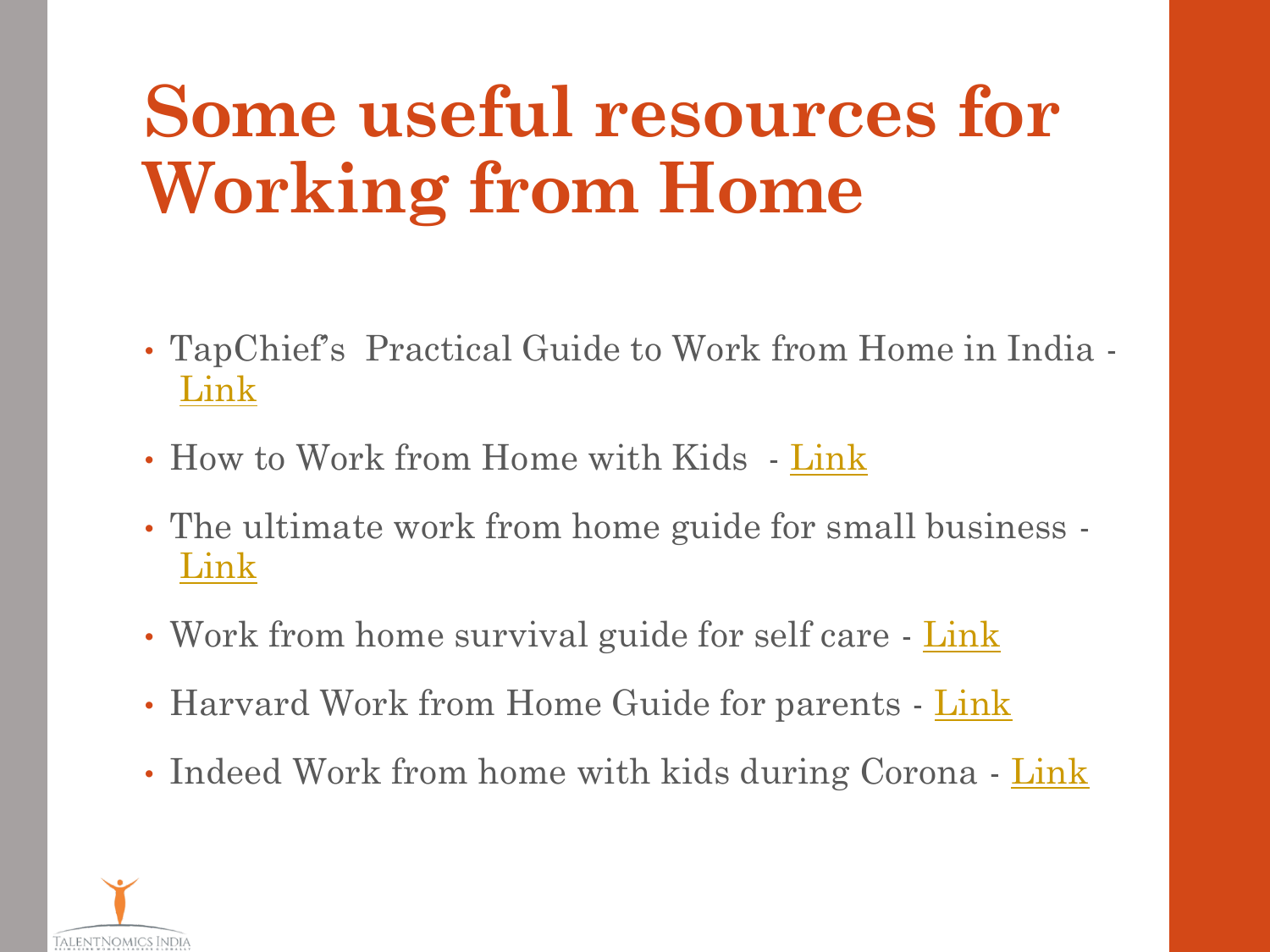## **3. EMBRACING OPPORTUNITIES AND CHALLENGES OF**  DIGITAL TECHNOLOGIES **AND VIRTUAL WORK**

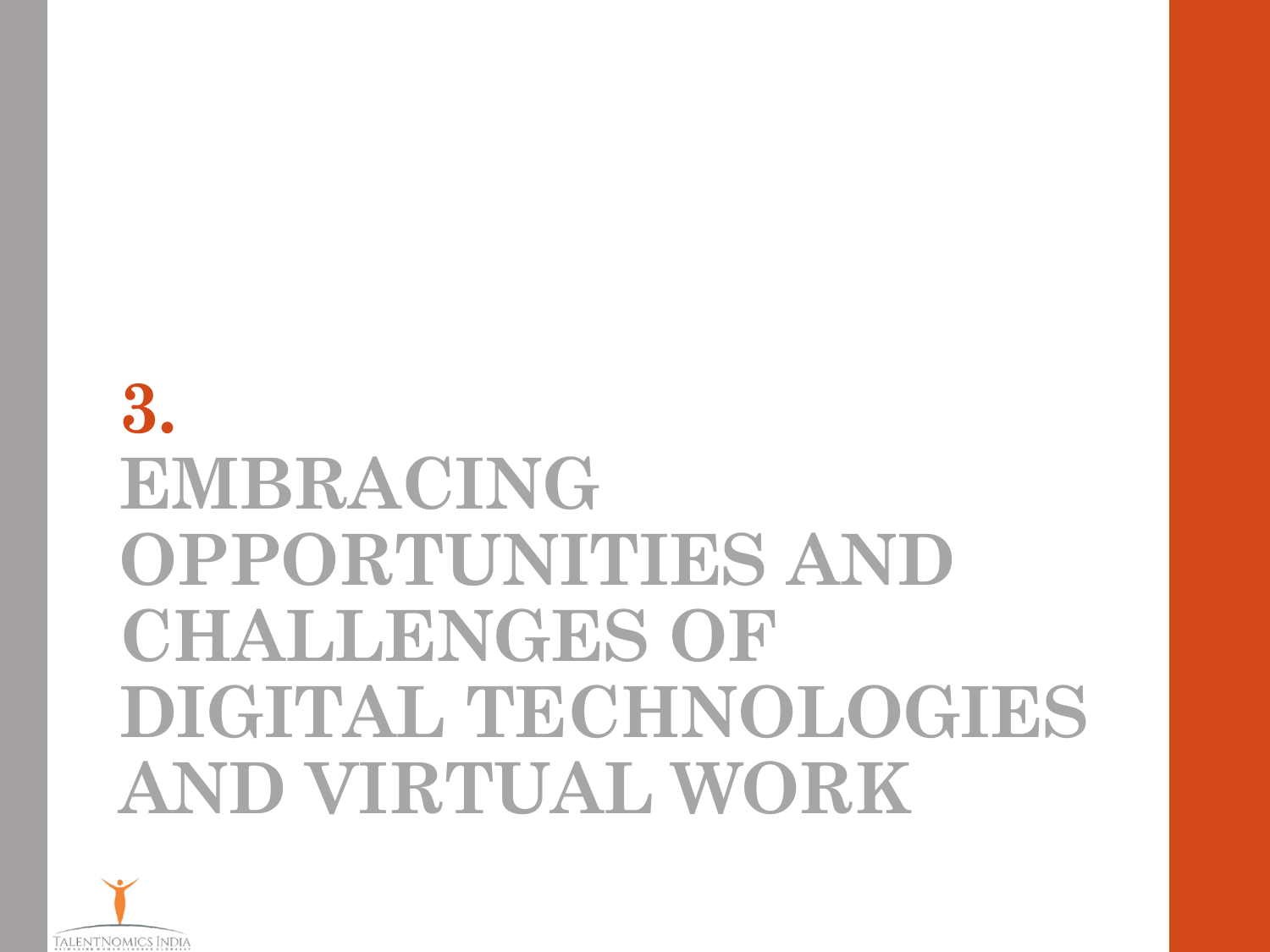| <b>Dimension</b>                                                                        | Challenges                                                                                                                                                                                       | Opportunity                                                                                                                                                                | <b>Actions and</b><br><b>Solutions</b>                                                                                                                                                                                                                                                                 |
|-----------------------------------------------------------------------------------------|--------------------------------------------------------------------------------------------------------------------------------------------------------------------------------------------------|----------------------------------------------------------------------------------------------------------------------------------------------------------------------------|--------------------------------------------------------------------------------------------------------------------------------------------------------------------------------------------------------------------------------------------------------------------------------------------------------|
| Increased use of<br>technology for<br>virtual meetings,<br>online calls and<br>webinars | Lack of Wi-Fi,<br>$\bullet$<br>infrastructure or<br>skills<br>Too many<br>meetings/<br>webinars<br>$Sexual -$<br>$\bullet$<br>harassment in<br>form of calls at<br>late nights, other<br>demands | Learning new<br>$\bullet$<br>skills and<br>applications<br>networking<br>$\bullet$<br>Chance to connect<br>$\bullet$<br>with people from<br>wider<br>geographies           | Do not hesitate to<br>$\bullet$<br>ask for employer<br>support for<br>updating<br>infrastructure<br>Identify and learn<br>$\bullet$<br>two new tech<br>skills<br>Prioritise<br>$\bullet$<br>webinars $-\text{don't}$<br>over-attend<br>Do not accept<br>$\bullet$<br>invites for calls at<br>odd hours |
| Communicating<br>effectively in<br>virtual world<br>TALENTNOMICS INDIA                  | Hesitation to<br>$\bullet$<br>speak up during<br>online meetings<br>Lack of face to<br>$\bullet$<br>face rapport with<br>senior<br>management                                                    | Chance for<br>$\bullet$<br>impactful<br>communication<br>Participating/<br>$\bullet$<br>Speaking in<br>Online<br>Seminars/Events<br>Lesser "stage-<br>$\bullet$<br>fright" | Be prepared &<br>$\bullet$<br>keep notes<br>Dress well<br>$\bullet$<br>Keep hydrated<br>$\bullet$<br>Make brief,<br>emphatic points<br>Use video<br>$\bullet$<br>whenever you can                                                                                                                      |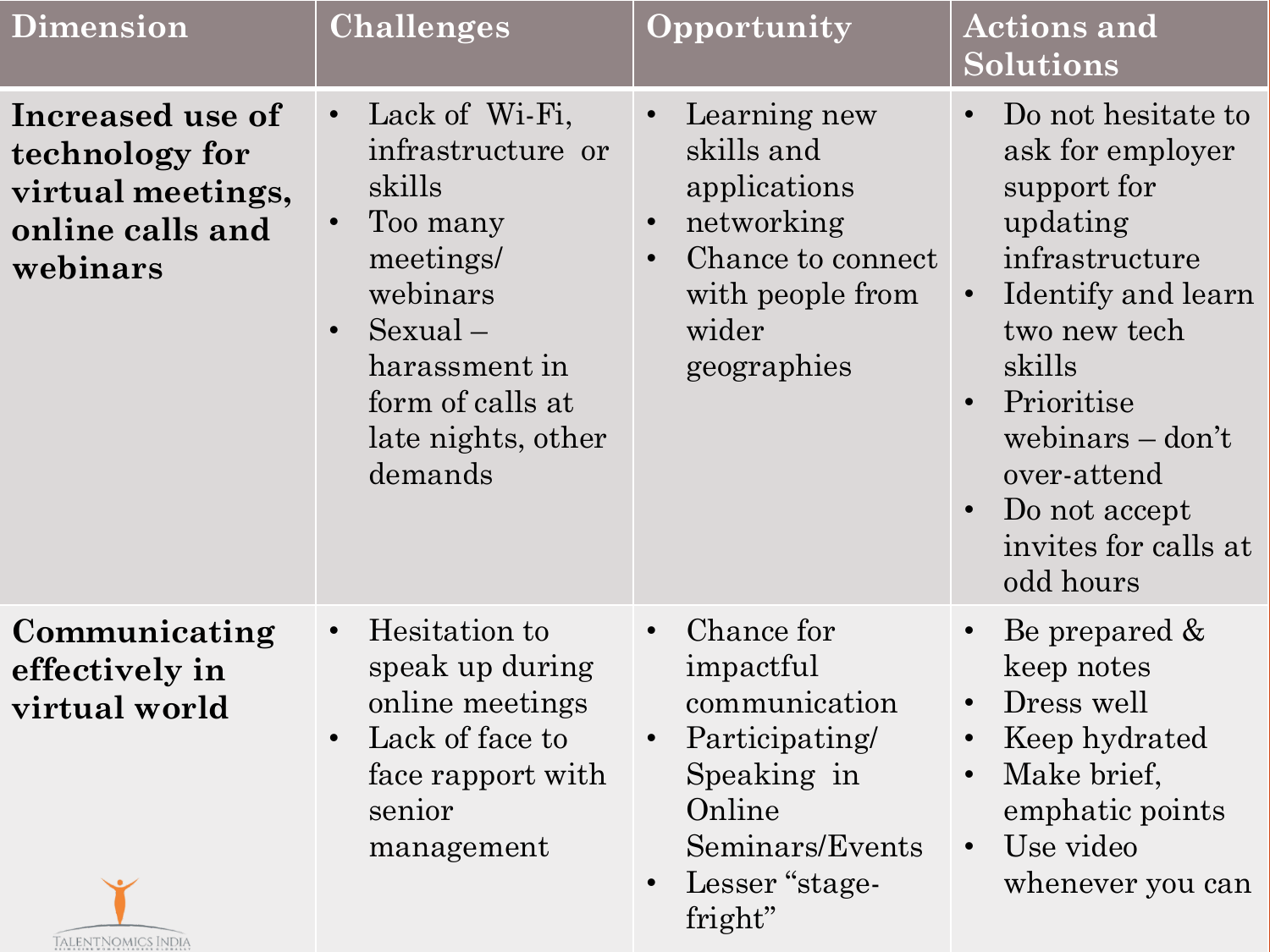# **Some useful resources using virtual technology**

- How to use Zoom like a pro: 13 video chat hacks to try at your next meeting – [Link](https://www.cnet.com/how-to/how-to-use-zoom-like-a-pro-13-video-chat-hacks-to-try-at-your-next-meeting/)
- Tips for Effective Online Meetings [Link](Tips for effective online meetings)
- 8 Tips for Virtual Meetings, Leading an Effective and Productive Video Call – [Link](https://detroitisit.com/virtual-meeting-effective-and-productive/)
- It's Not Just You: In Online Meetings, Many Women Can't Get a Word In – [Link](4. ready reckoner to become an inclusive & compassionate leader at the workplace 05-06.pptx)
- Support other women and advocate for yourself on Zoom– [Link](https://in.mashable.com/social-good/13713/how-to-be-a-better-ally-to-women-on-zoom)

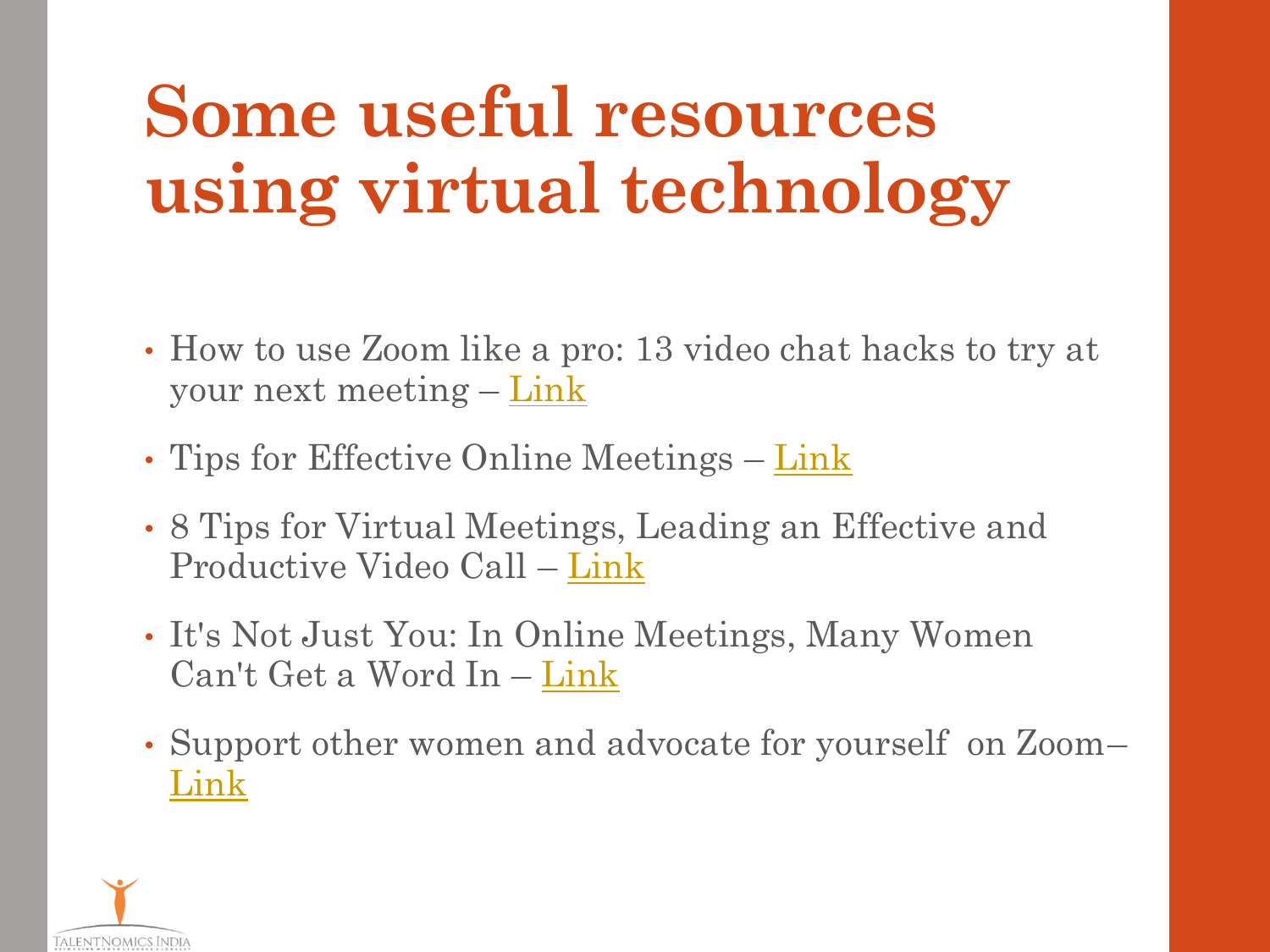### **4. NEW DIMENSIONS OF LEADERSHIP, TEAM BULDING AND COLLABORATING AT WORK**

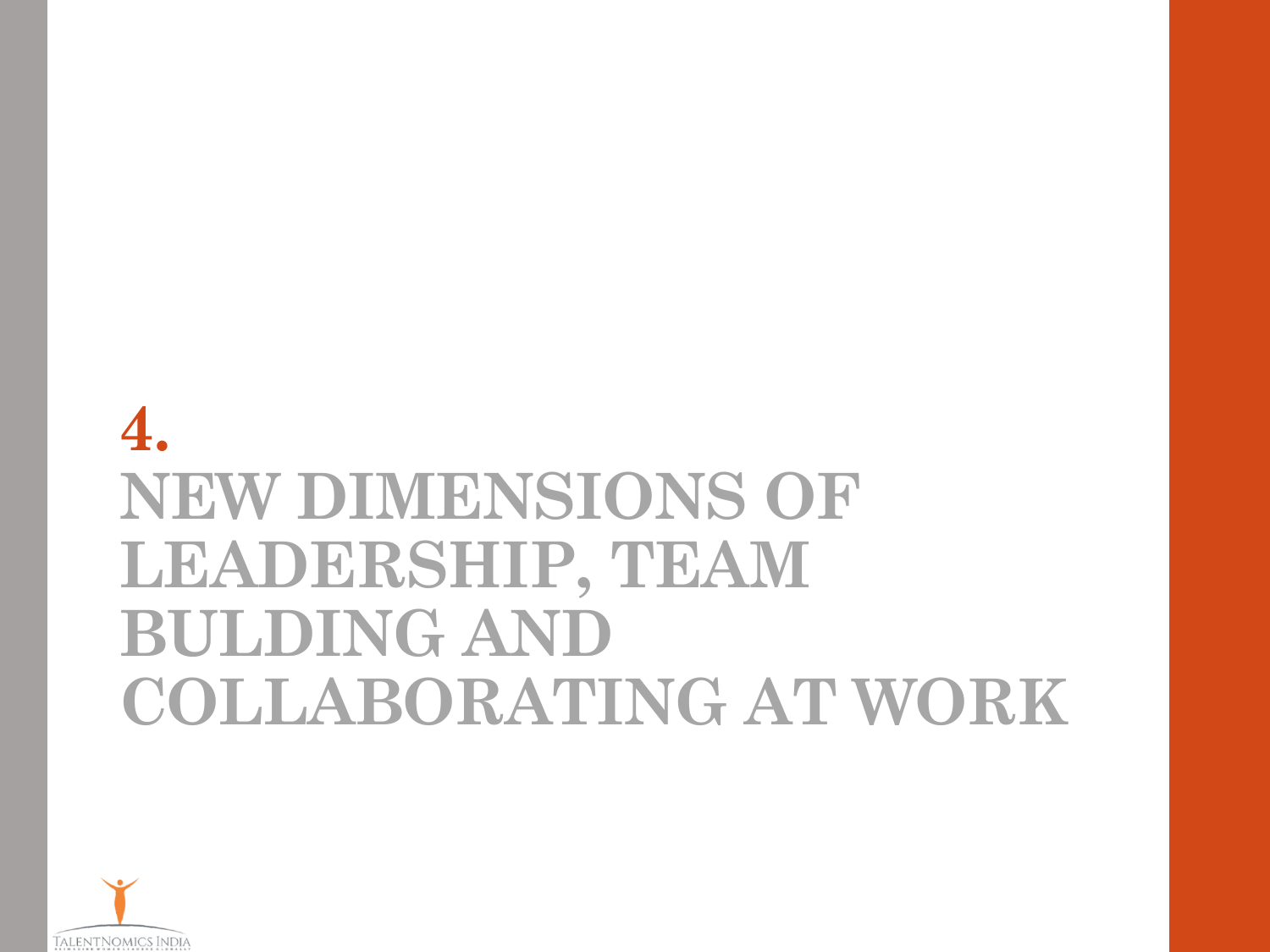| <b>Dimension</b>                                                                  | <b>Challenges</b>                                                                                                                                                                                                               | Opportunity                                                                                                                                                                                     | <b>Actions and</b><br><b>Solutions</b>                                                                                                                                                                                                                                                                                                     |
|-----------------------------------------------------------------------------------|---------------------------------------------------------------------------------------------------------------------------------------------------------------------------------------------------------------------------------|-------------------------------------------------------------------------------------------------------------------------------------------------------------------------------------------------|--------------------------------------------------------------------------------------------------------------------------------------------------------------------------------------------------------------------------------------------------------------------------------------------------------------------------------------------|
| Working as<br>a team                                                              | Reduced face to<br>$\bullet$<br>face contacts<br>Tougher to work<br>$\bullet$<br>collaboratively<br>Reduced chance<br>$\bullet$<br>of informal<br>bonding<br>Tough to<br>$\bullet$<br>brainstorm and<br>ideate together         | Everyone is in a<br>$\bullet$<br>similar situation<br>People are less<br>$\bullet$<br>competitive and<br>more open to<br>helping and<br>collaborating<br>Personal team-<br>$\bullet$<br>bonding | Communicate<br>$\bullet$<br>effectively<br>Put things in writing<br>$\bullet$<br>Take time to pause<br>$\bullet$<br>and assess to avoid<br>burn-out<br>Share feelings,<br>$\bullet$<br>personal situations                                                                                                                                 |
| Leading,<br>Inspiring<br>and team<br><b>Building</b><br><b>TALENTNOMICS INDIA</b> | Anxious, stressed<br>$\bullet$<br>team members<br>Job insecurities<br>$\bullet$<br><b>Employees</b><br>$\bullet$<br>finding it tough to<br>balance work &<br>home<br>Pressure to<br>$\bullet$<br>deliver, optimise<br>resources | Time for deploying<br>$\bullet$<br>"feminine<br>leadership"<br>Increased team<br>$\bullet$<br>bonding<br>Getting to know<br>$\bullet$<br>team members more<br>personally                        | Empathize<br>$\bullet$<br>Be positive and<br>$\bullet$<br>spread positivity<br>Be clear, decisive &<br>$\bullet$<br>focused on future<br>Offer mentoring<br>$\bullet$<br>Give enough breaks<br>$\bullet$<br>Check about personal<br>$\bullet$<br>situations of team<br>members<br>Provide flexibility<br>$\bullet$<br>and extra lead times |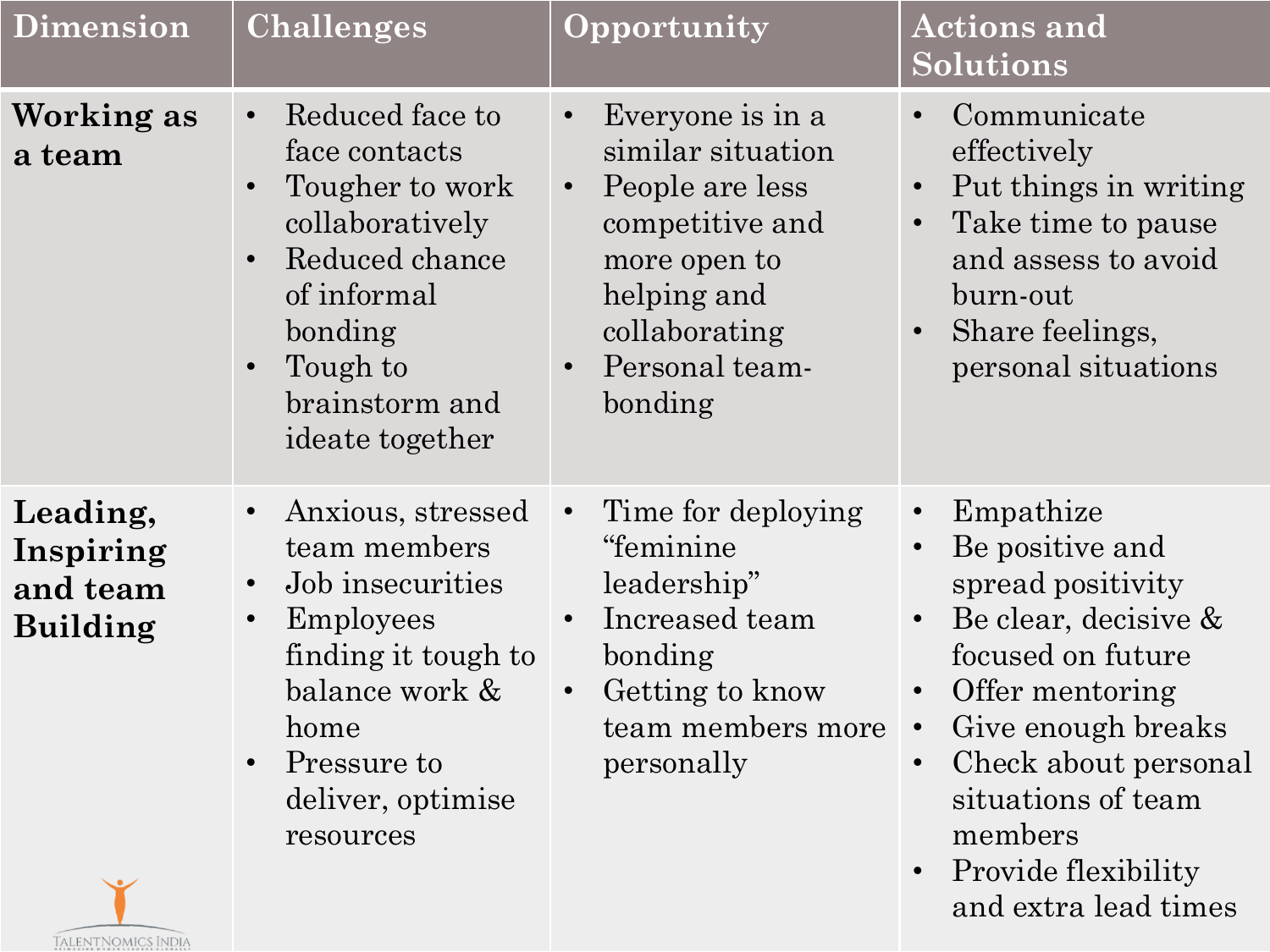# **Some useful resources for leadership during crisis**

- Leadership Resources for Times of Crisis [Link](https://www.ccl.org/coronavirus-resources/)
- Effectively leading through COVID-19: Leader Toolkit by Astra Zenca – [Link](https://www.astrazeneca.com/content/dam/az/PDF/2020/covid-19-toolkit/COVID-19_Leadership_Toolkit_-_External.pdf)
- Will the Pandemic Reshape Notions of Female Leadership? - <u>[Link](https://hbr.org/2020/06/will-the-pandemic-reshape-notions-of-female-leadership?utm_source=linkedin&utm_medium=social&utm_campaign=hbr)</u>
- Avoiding Bias In The Virtual Workplace [Link](https://www.forbes.com/sites/deloitte/2020/04/20/avoiding-bias-in-the-virtual-workplace/#44a023af74b7)
- How To Be A Better Ally To Women On Zoom [Link](https://in.mashable.com/social-good/13713/how-to-be-a-better-ally-to-women-on-zoom)

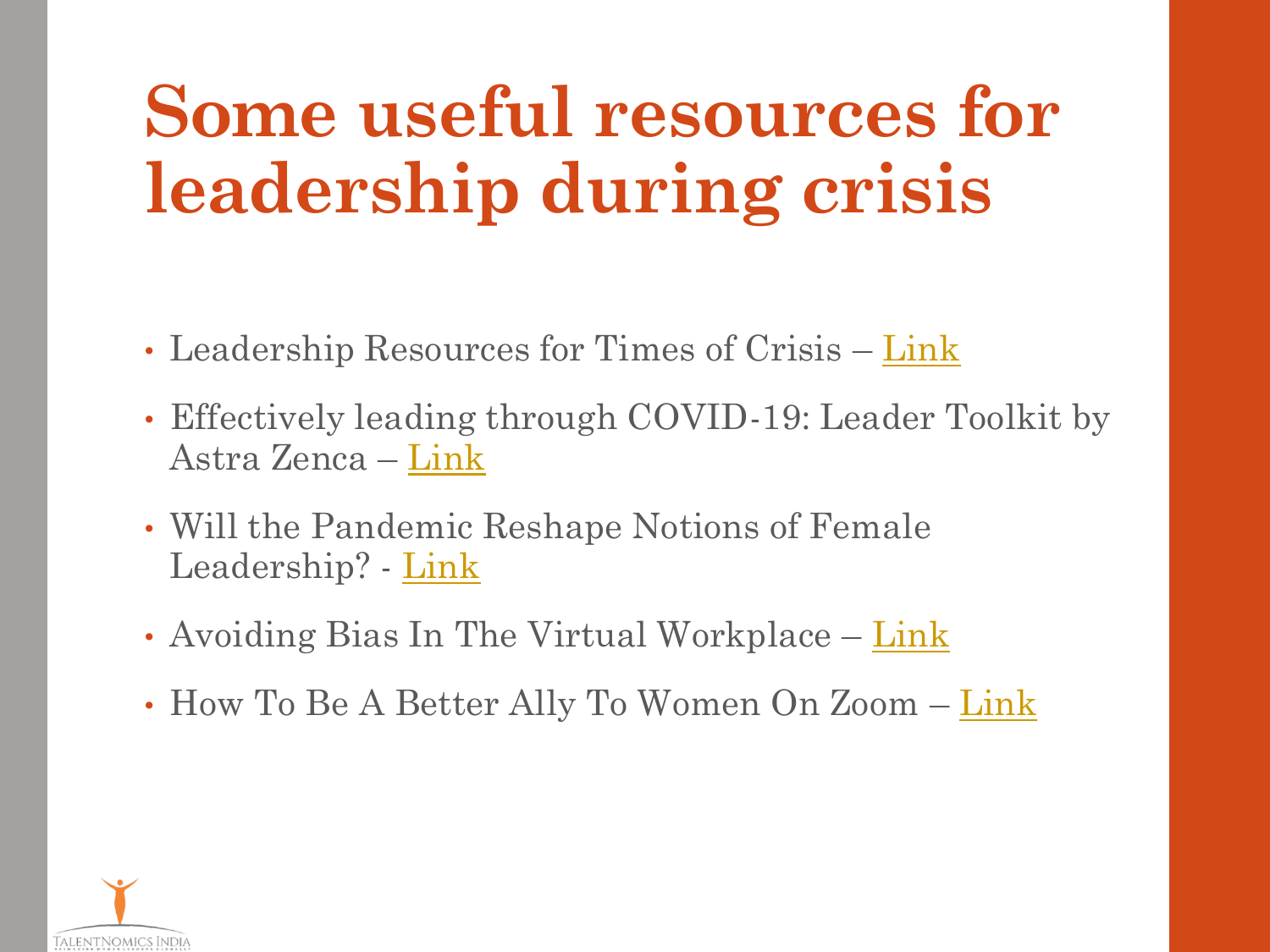# **5. CAREER PROGRESSION AND BUILDING FINANCIAL SECURITY IN UNCERTAIN TIMES**

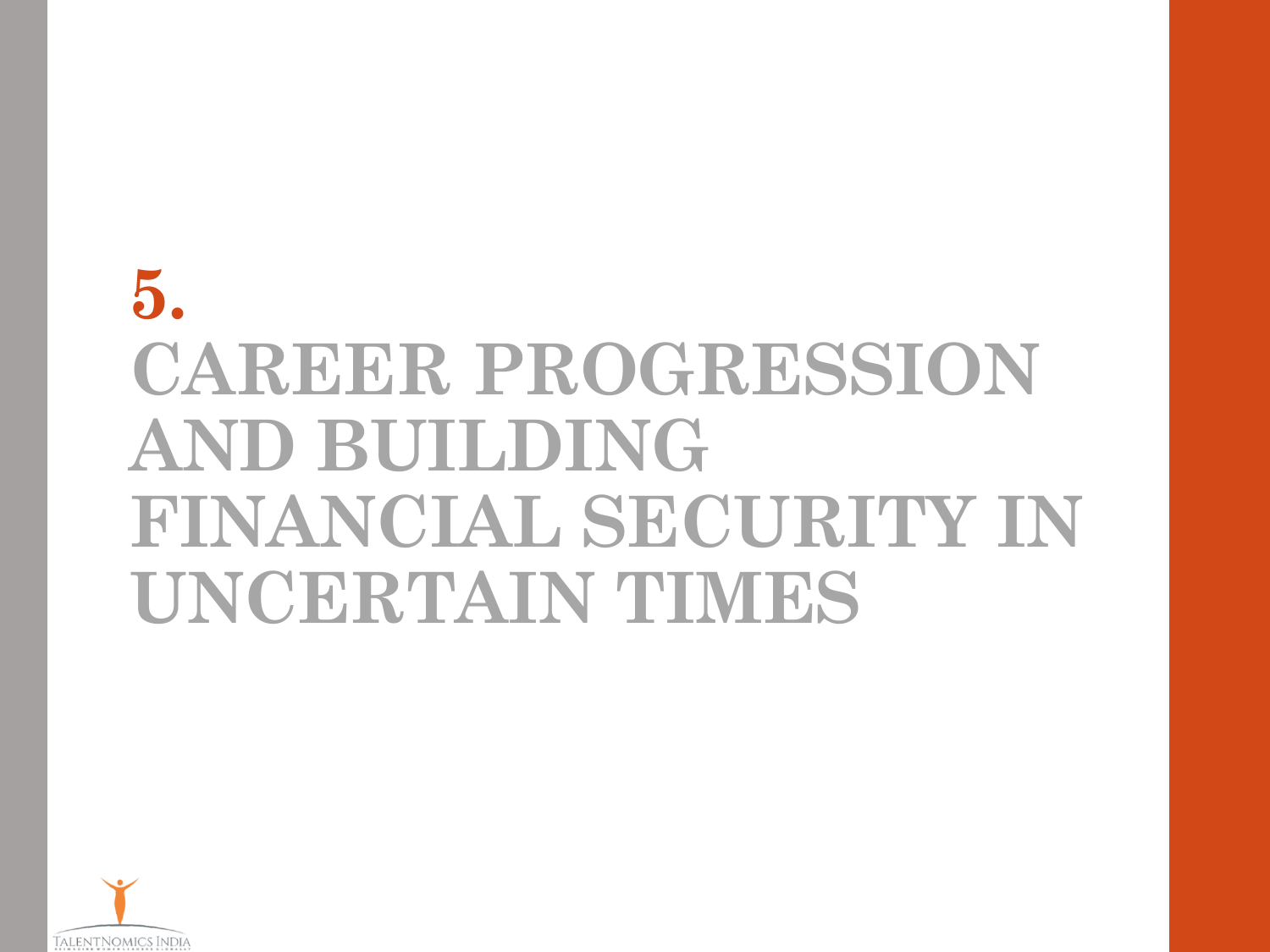| <b>Dimension</b>                                      | <b>Challenges</b>                                                                                                                                                                                                                                                                                                                     | Opportunity                                                                                                                                                                                                                                                                                                                       | <b>Actions and</b><br><b>Solutions</b>                                                                                                                                                                                                                                                                                                                                                                                    |
|-------------------------------------------------------|---------------------------------------------------------------------------------------------------------------------------------------------------------------------------------------------------------------------------------------------------------------------------------------------------------------------------------------|-----------------------------------------------------------------------------------------------------------------------------------------------------------------------------------------------------------------------------------------------------------------------------------------------------------------------------------|---------------------------------------------------------------------------------------------------------------------------------------------------------------------------------------------------------------------------------------------------------------------------------------------------------------------------------------------------------------------------------------------------------------------------|
| <b>High Delivery</b><br><b>Expectations</b><br>$\sim$ | Excess pressure<br>$\bullet$<br>to perform and<br>remain relevant<br>in times when<br>businesses are<br>cutting costs and<br>downsizing staff<br>Tougher to<br>$\bullet$<br>remain visible in<br>virtual settings<br>Challenging for<br>$\bullet$<br>mothers to meet<br>official deadlines<br>without childcare/<br>eldercare support | No more time<br>$\bullet$<br>wasting activities<br>in office<br>Since everyone is<br>$\bullet$<br>on a virtual work-<br>model, working<br>mothers and<br>caregivers may no<br>longer be<br>penalized.<br>Others will<br>$\bullet$<br>realize that work-<br>from-home and<br>flexible working<br>hours do not<br>impact efficiency | Volunteer to<br>$\bullet$<br>lead/contribute to<br>a key project<br>Help build<br>$\bullet$<br>thought<br>leadership<br>Negotiate<br>$\bullet$<br>flexibility with<br>seniors/team<br>members<br>Provide regular<br>$\bullet$<br>updates and don't<br>"disappear"<br>Keep in touch<br>$\bullet$<br>informally on<br>company<br>networks<br>Regularly follow-<br>$\bullet$<br>up with clients<br>and other<br>stakeholders |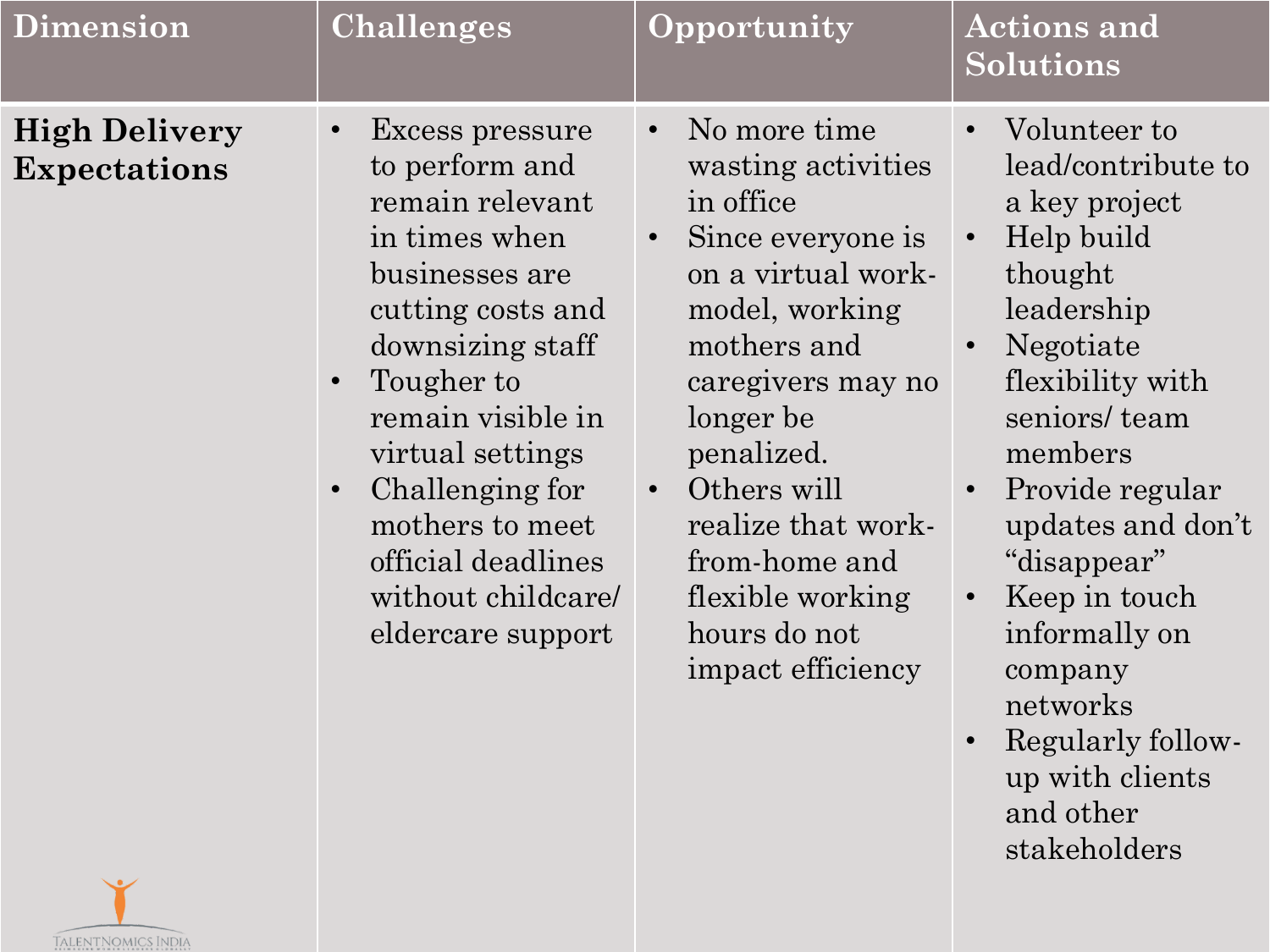| <b>Dimension</b>                                           | Challenges                                                                                                                           | Opportunity                                                                                                                                                                                                                                                                          | <b>Actions and</b><br><b>Solutions</b>                                                                                                                                                                   |
|------------------------------------------------------------|--------------------------------------------------------------------------------------------------------------------------------------|--------------------------------------------------------------------------------------------------------------------------------------------------------------------------------------------------------------------------------------------------------------------------------------|----------------------------------------------------------------------------------------------------------------------------------------------------------------------------------------------------------|
| Professional<br>Learning and<br><b>Self</b><br>Development | Employers are<br>$\bullet$<br>cutting down on<br>$L&D \text{ costs}$<br>Rescheduling of<br>$\bullet$<br>planned training<br>programs | More time for<br>$\bullet$<br>skill / subject<br>knowledge<br>building<br>Availability of<br>$\bullet$<br>excellent free<br>online courses<br>Availability of<br>$\bullet$<br>online mentors/<br>guide (some pro-<br>bono)<br>Free coaching<br>$\bullet$<br>and learning<br>programs | Get an internal<br>$\bullet$<br>mentor<br>Stay focused on<br>$\bullet$<br><b>IDPs</b><br>Listen to relevant<br>$\bullet$<br>webinars/<br>podcasts<br>Undertake online<br>$\bullet$<br>courses to upskill |

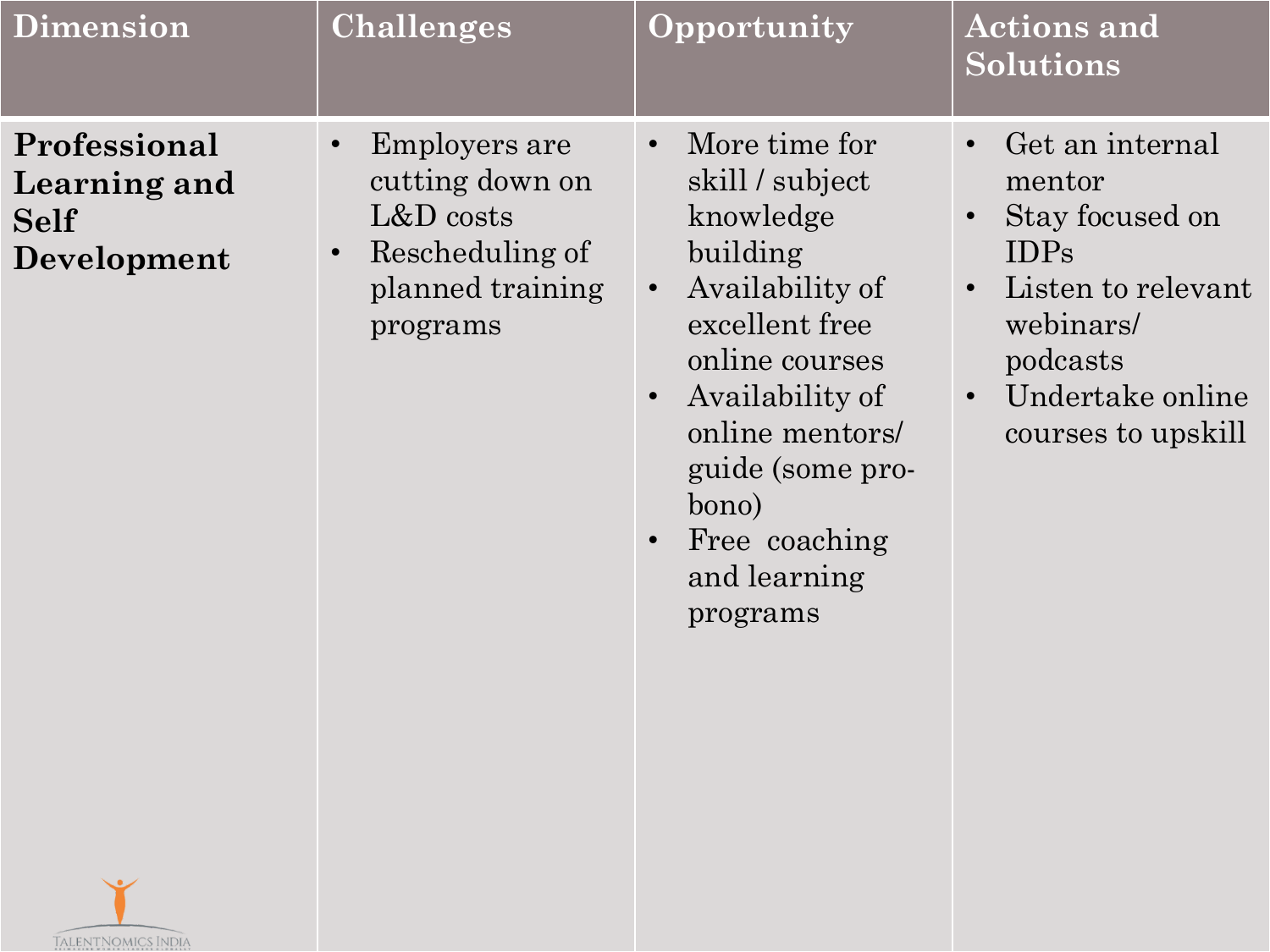| <b>Dimension</b>     | <b>Challenges</b>                                                                                                                             | Opportunity                                                                                                                                                  | <b>Actions and</b><br><b>Solutions</b>                                                                                    |
|----------------------|-----------------------------------------------------------------------------------------------------------------------------------------------|--------------------------------------------------------------------------------------------------------------------------------------------------------------|---------------------------------------------------------------------------------------------------------------------------|
| Securing<br>finances | Sudden outflows<br>$\bullet$<br>on health<br>Building a kitty<br>$\bullet$<br>to secure against<br>eventuality of<br>getting the Pink<br>Slip | Great time to<br>$\bullet$<br>save, budget and<br>plan since there<br>are reduced<br>expenses on<br>socialising,<br>travel,<br>entertainment<br>and shopping | Plan the next one<br>$\bullet$<br>year in terms of<br>income and<br>outflows.<br>Prepare<br>$\bullet$<br>contingency plan |

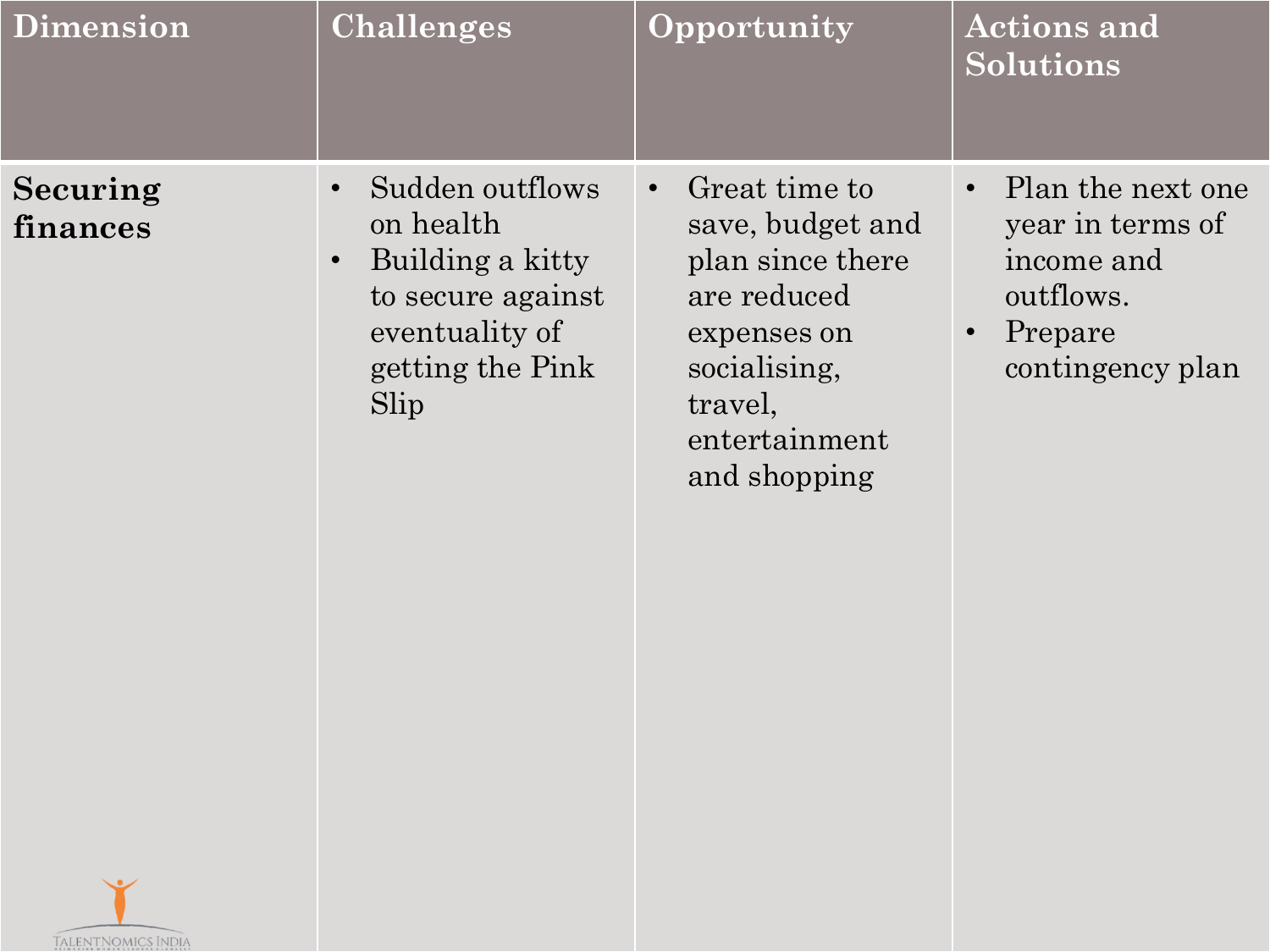# **Some useful resources career and finance**

- What to do if you lose your job By Ellevest [Link](https://www.ellevest.com/magazine/personal-finance/job-loss)
- How to find a job during recession [Link](https://economictimes.indiatimes.com/wealth/earn/finding-a-new-job-in-a-recession-will-be-a-challenge-heres-what-you-should-do/articleshow/74617444.cms?from=mdr)
- How to set coronavirus work-from-home expectations with your boss  $-\text{Link}$  $-\text{Link}$  $-\text{Link}$
- Many of us are now WFH. Here's how to ask for the schedule you need – [Link](https://edition.cnn.com/2020/03/25/success/ask-flexible-schedule/index.html)
- List of Free Online Courses by ClassCentral [Link](https://www.classcentral.com/)
- Tech tools made free during crisis [Link](http://ellenomics.in/articles/initiatives/tech%20tools%20made%20free%20-%20https:/www.entrepreneur.com/article/347840)

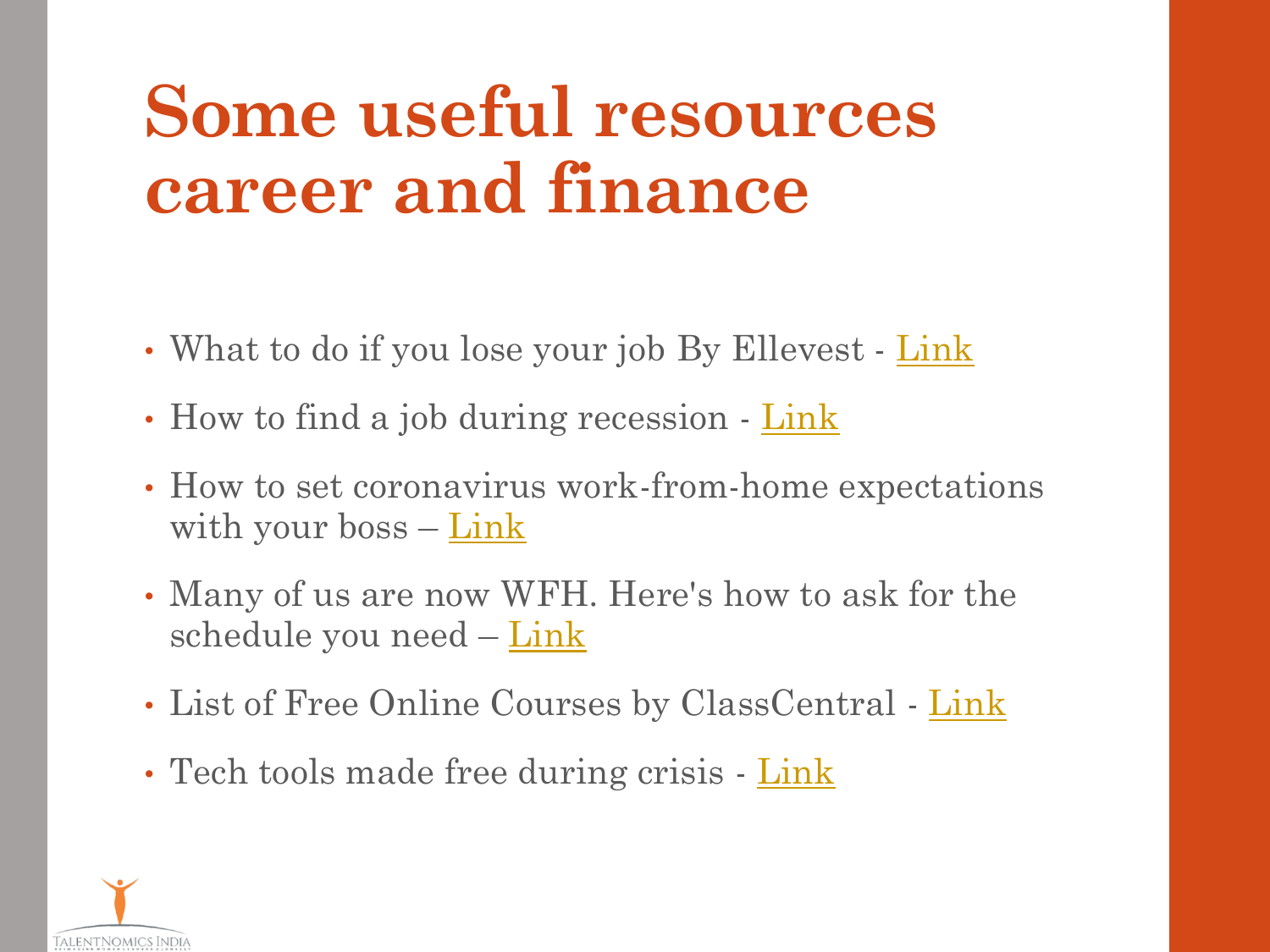## **6. LOOKING AFTER PHYSICAL AND MENTAL WELLBEING**

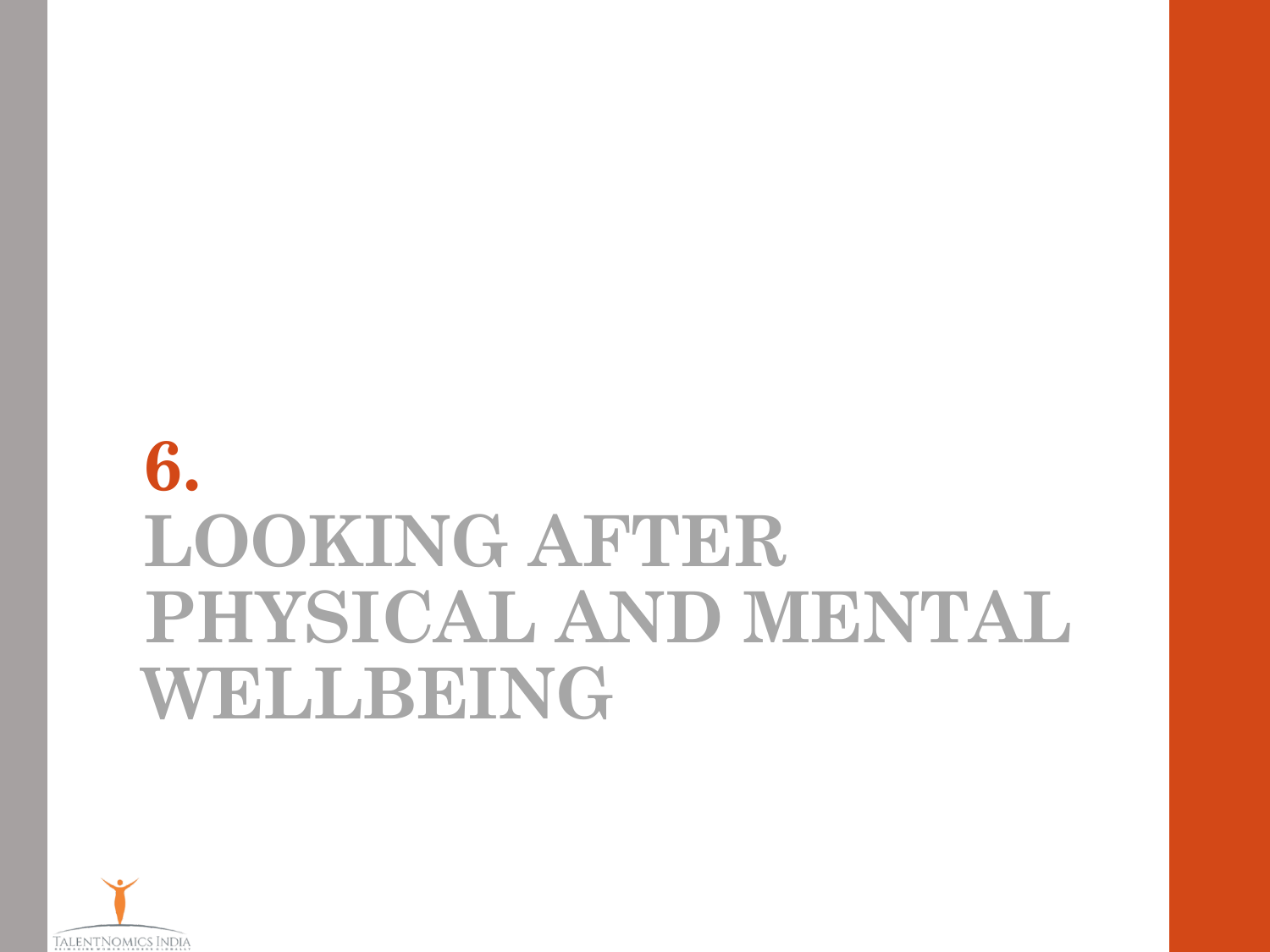| <b>Dimension</b>                                      | Challenges                                                                                                                                                                                                                                      | Opportunity                                                                                                                                                                                                                                                                                                                                | <b>Actions and</b><br><b>Solutions</b>                                                                                                                                                                                                                                                                                                                                 |
|-------------------------------------------------------|-------------------------------------------------------------------------------------------------------------------------------------------------------------------------------------------------------------------------------------------------|--------------------------------------------------------------------------------------------------------------------------------------------------------------------------------------------------------------------------------------------------------------------------------------------------------------------------------------------|------------------------------------------------------------------------------------------------------------------------------------------------------------------------------------------------------------------------------------------------------------------------------------------------------------------------------------------------------------------------|
| <b>Staying Fit and</b><br><b>Building</b><br>Immunity | Gym or fitness<br>$\bullet$<br>centers closed or<br>unsafe<br>Limited<br>$\bullet$<br>availability of<br>outdoor activities<br>Need to build<br>$\bullet$<br>immunity to<br>resist health<br>impact<br>Limited access<br>$\bullet$<br>resources | Time to move to a<br>$\bullet$<br>healthier lifestyle<br>(healthy,<br>homecooked food)<br>Lower pollution<br>$\bullet$<br>and exposure to<br>stressful traffic<br>Lower exposure<br>$\bullet$<br>to other kinds of<br>bacteria and<br>viruses as well<br>Lots of free online<br>$\bullet$<br>courses to<br>facilitate healthy<br>lifestyle | Calendarize<br>$\bullet$<br>physical activity<br>into daily routine<br>Create make shift<br>$\bullet$<br>exercise areas on<br>Balconies,<br>terrace,<br>driveways etc.<br>Join online<br>$\bullet$<br>fitness sessions<br>Take walks if<br>$\bullet$<br>allowed in your<br>locality<br>Increase your<br>$\bullet$<br>intake of<br>Vitamins and<br>immunity<br>boosters |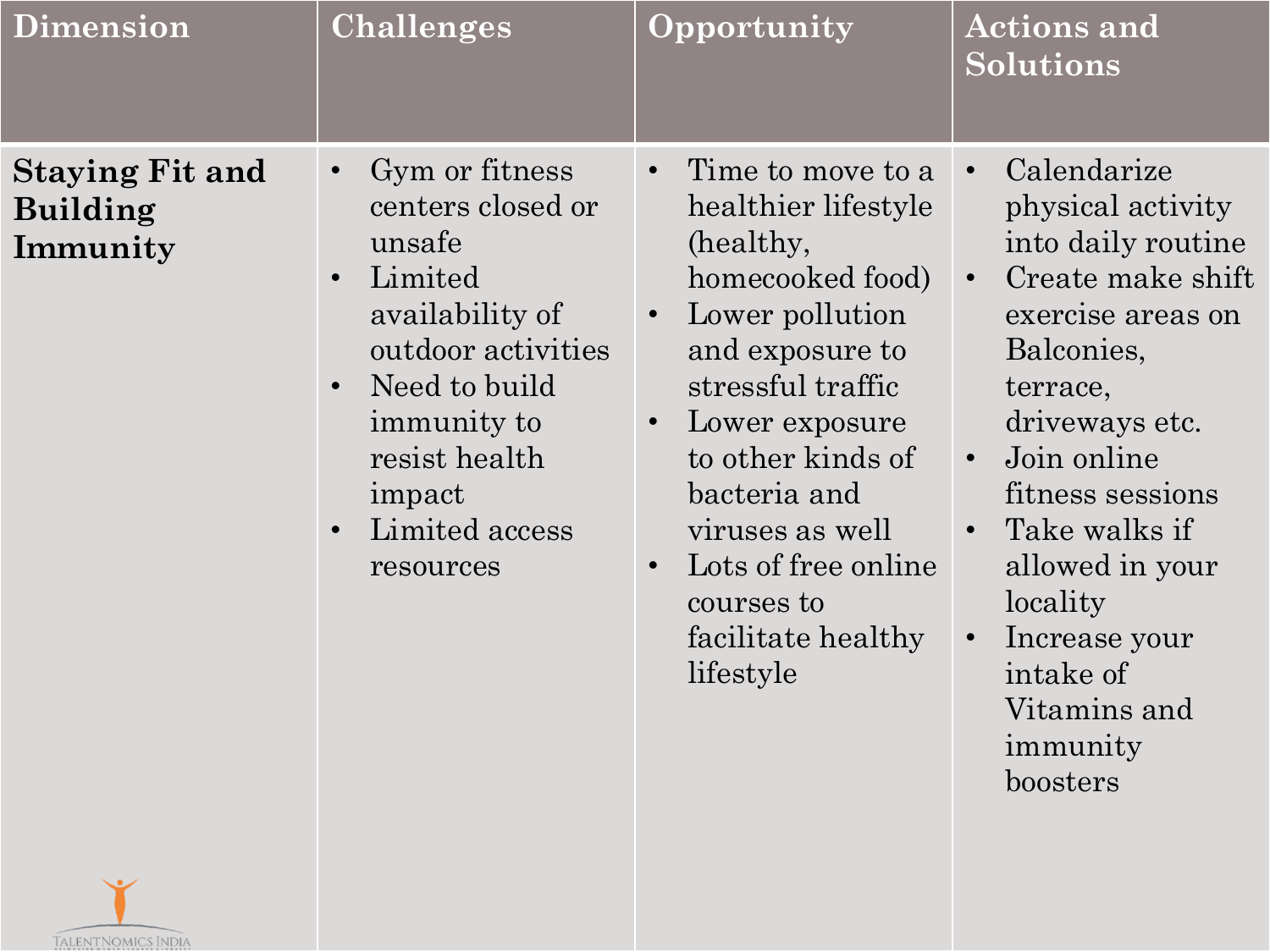| <b>Dimension</b>                  | <b>Challenges</b>                                                                                                                                                                                                                                                                                                                                                                         | Opportunity                                                                                                                                                                            | <b>Actions and</b><br>Solutions                                                                                                                                                                                                                                                                                                                                                                                                                                                  |
|-----------------------------------|-------------------------------------------------------------------------------------------------------------------------------------------------------------------------------------------------------------------------------------------------------------------------------------------------------------------------------------------------------------------------------------------|----------------------------------------------------------------------------------------------------------------------------------------------------------------------------------------|----------------------------------------------------------------------------------------------------------------------------------------------------------------------------------------------------------------------------------------------------------------------------------------------------------------------------------------------------------------------------------------------------------------------------------------------------------------------------------|
| Looking after<br>mental<br>health | Anxieties, fears, mood<br>swings and worries –<br>of self, family and<br>team members<br>Uncertain future, no<br>sign of vaccine or cure<br>for Covid19<br>Economic<br>uncertainties<br>Too much negative<br>news<br>Extreme loneliness<br>and social disconnect<br>Anxiety about loved<br>ones in other cities<br>Panic created by<br>$\bullet$<br>WhatsApp forwards<br>and social media | Time to reset and<br>$\bullet$<br>prioritize on what<br>matters<br>Opportune time<br>$\bullet$<br>to begin<br>practicing and<br>expressing<br>Gratitude<br>Building support<br>circles | Reach out<br>$\bullet$<br>personally and<br>professionally for<br>help, if needed<br>Download<br>$\bullet$<br>meditation apps<br>Join online group<br>$\bullet$<br>meditation<br>classes<br>Try and stick to<br>$\bullet$<br>reliable sources of<br>news<br>Seek out positive<br>$\bullet$<br>stories and news<br>about hope and<br>resilience<br>Make time for<br>$\bullet$<br>indulging in<br>creative hobbies<br>Help community<br>in some way, to<br>feel better<br>yourself |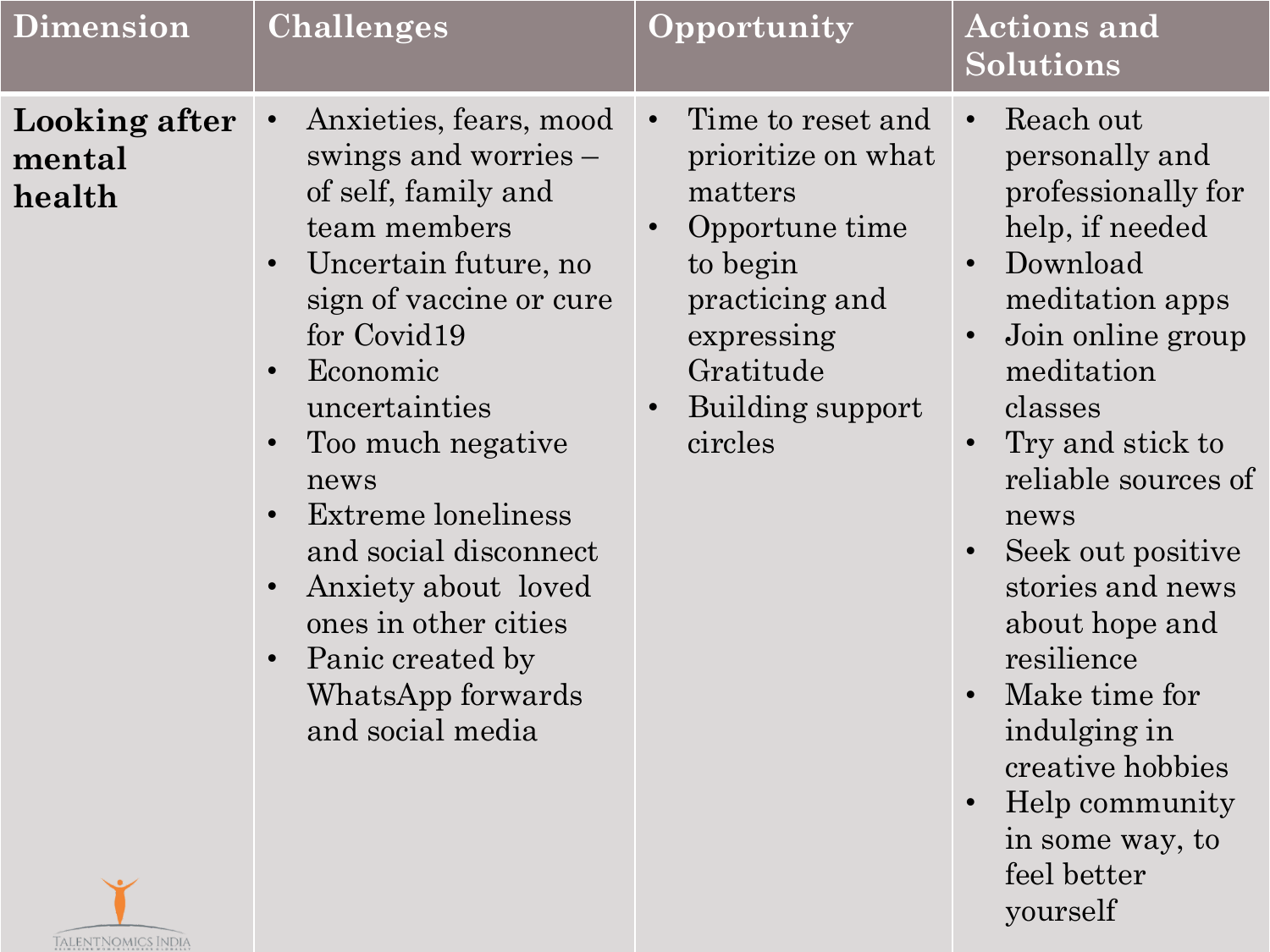| <b>Dimension</b>                                                                        | <b>Challenges</b>                                                                                                                                                                                                                                                                                                        | <b>Opportunity</b>                                                                                                                                                                                                                                                                           | <b>Actions and</b><br><b>Solutions</b>                                                                                                                                                                                                                                                                                                                                                                                                             |
|-----------------------------------------------------------------------------------------|--------------------------------------------------------------------------------------------------------------------------------------------------------------------------------------------------------------------------------------------------------------------------------------------------------------------------|----------------------------------------------------------------------------------------------------------------------------------------------------------------------------------------------------------------------------------------------------------------------------------------------|----------------------------------------------------------------------------------------------------------------------------------------------------------------------------------------------------------------------------------------------------------------------------------------------------------------------------------------------------------------------------------------------------------------------------------------------------|
| Maintaining<br>relationships in<br>times of social<br>distancing and<br>uncertain times | Virtual meetings<br>$\bullet$<br>are not the same<br>as face to face<br>Difficult<br>$\bullet$<br>sustaining close<br>personal<br>relationships<br>No outside<br>$\bullet$<br>sources of<br>entertainment to<br>experience<br>together<br>Navigating<br>$\bullet$<br>existing strained<br>relationships<br>within family | Quality Time to<br>$\bullet$<br>connect with<br>friends, family<br>virtually<br>More time<br>$\bullet$<br>available to reach<br>out to and revive<br>long lost<br>connections<br>Greater flexibility<br>$\bullet$<br>to connect with<br>friends and<br>family in<br>different<br>geographies | Lay emphasis on<br>quality of<br>interaction - -<br>practice active<br>listening<br>Be genuine,<br>$\bullet$<br>authentic,<br>empathetic<br>Initiate actions to<br>improve any<br>strained<br>relationships<br>Take a lead to<br>$\bullet$<br>organize virtual<br>social events with<br>family/friends<br>Find new ways to<br>$\bullet$<br>celebrate<br>milestones with<br>friends & family<br>Connect children<br>$\bullet$<br>with elders of the |

family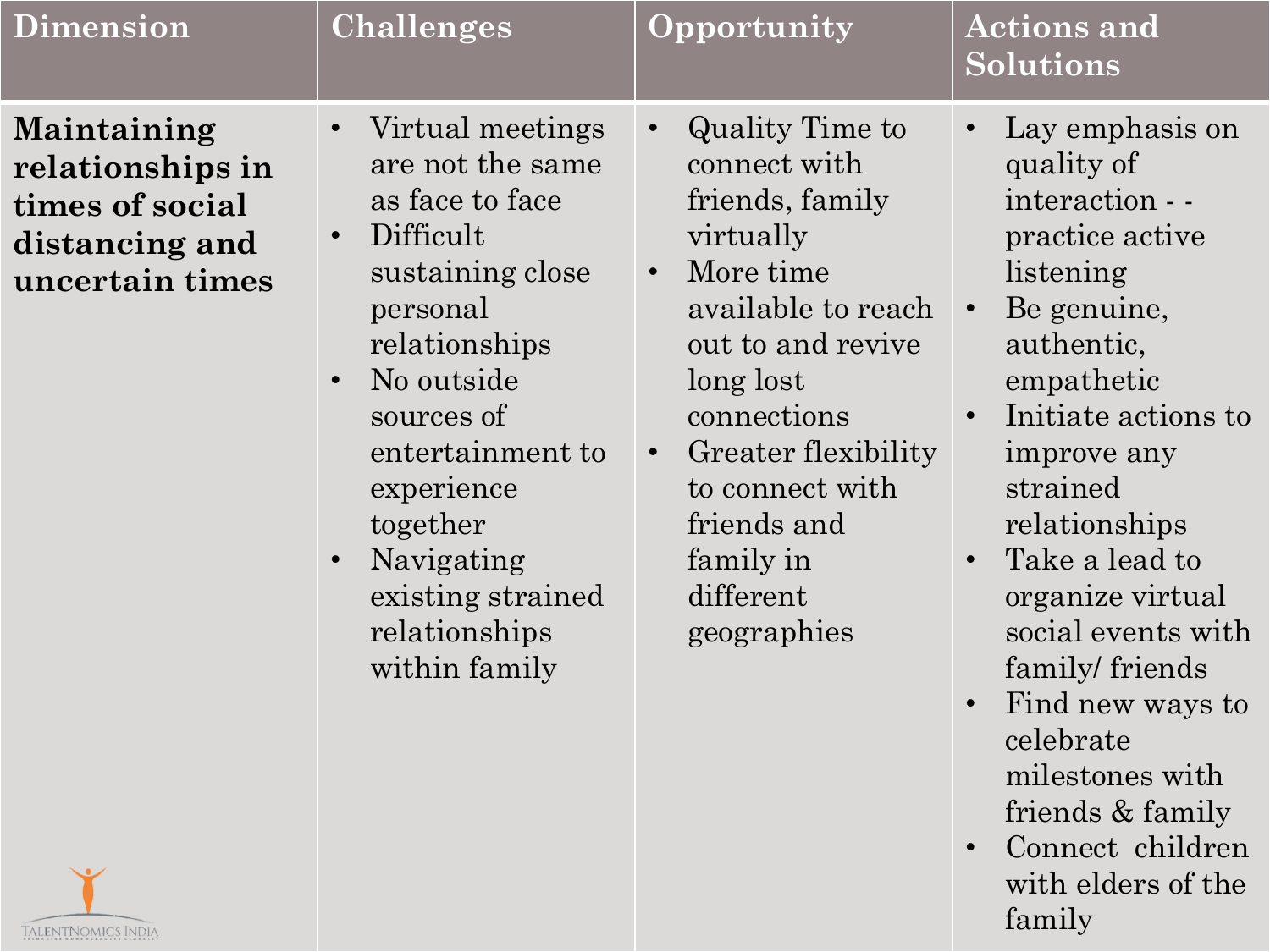## **Some useful resources for physical and mental wellbeing**

- 10 Ways to Ease your Corona Virus Anxiety [Link](https://www.nytimes.com/2020/03/18/smarter-living/coronavirus-anxiety-tips.html)
- TeD Article: I'm incredibly anxious about coronavirus [Link](https://ideas.ted.com/dear-guy-im-incredibly-anxious-about-coronavirus-what-can-i-do/)
- Therapists Answer Your Top Questions About Coronavirus Anxiety - [Link](https://advice.shinetext.com/articles/therapists-answer-your-top-questions-about-coronavirus-anxiety/?utm_source=Shine&utm_medium=CareForYourCoronavirusAnxiety)
- How to cope with coronavirus anxiety, according to psychologists - [Link](https://www.businessinsider.in/science/news/how-to-cope-with-coronavirus-anxiety-according-to-psychologists/articleshow/74325359.cms)
- Activities to Maintain Your Physical and Mental Health During Lockdown – <u>[Link](https://www.now-health.com/en/blog/activities-to-maintain-your-physical-and-mental-health-during-lockdown/)</u>
- How to stay healthy in a lockdown [Link](https://www.healthnavigator.org.nz/healthy-living/c/covid-19-staying-healthy-in-a-lockdown/)
- Stay physically active during self-quarantine [Link](https://www.euro.who.int/en/health-topics/health-emergencies/coronavirus-covid-19/technical-guidance/stay-physically-active-during-self-quarantine)

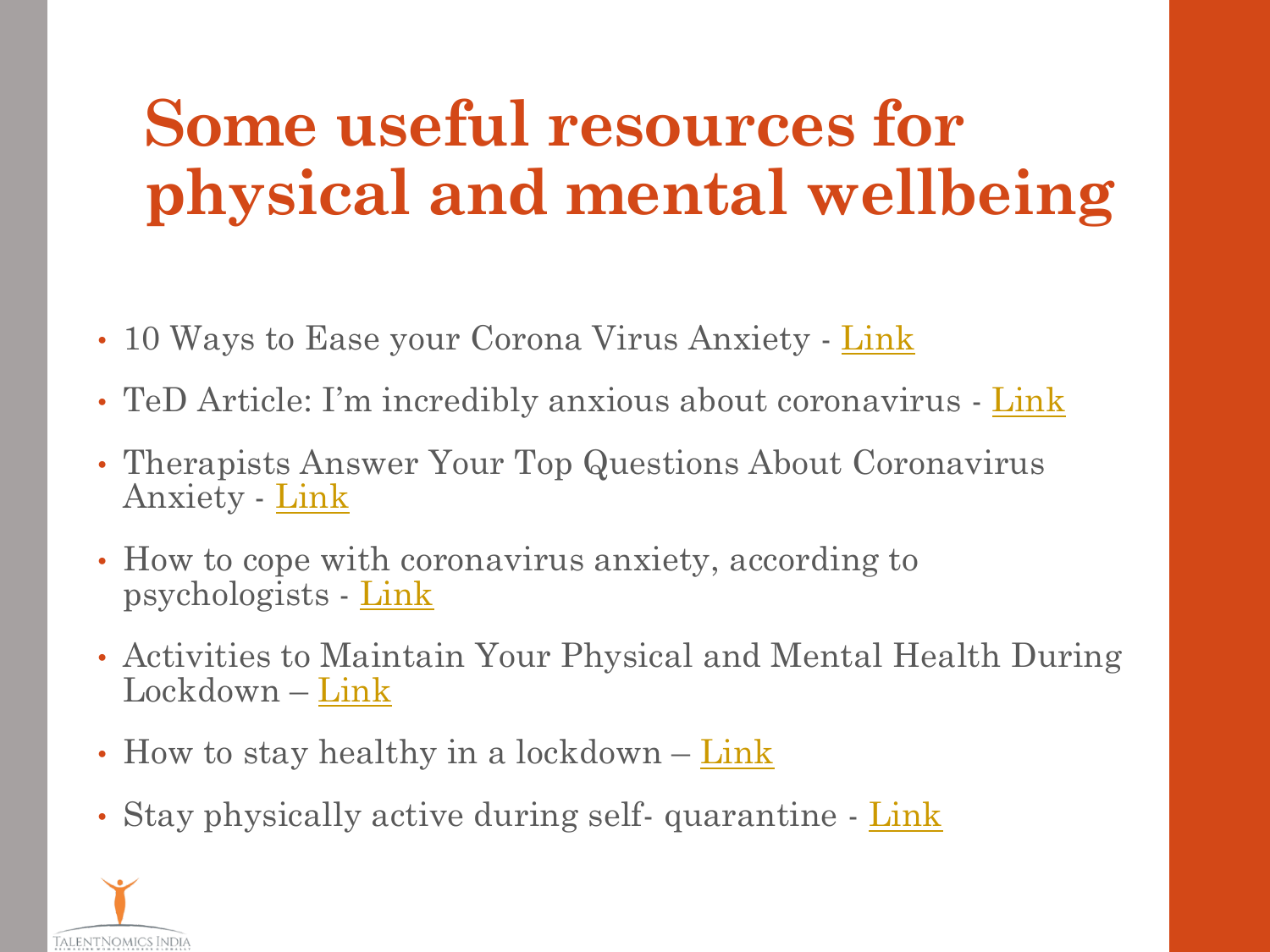#### **Create your Own Self-Leadership Inventory**

| <b>Dimension</b>                               | <b>Opportunity</b> | <b>Challenge</b> | Leadership<br><b>Actions for self</b> |
|------------------------------------------------|--------------------|------------------|---------------------------------------|
| <b>Professional</b><br><b>Responsibilities</b> |                    |                  |                                       |
| Home<br><b>Responsibilities</b>                |                    |                  |                                       |
| Health<br>(Physical & Mental)                  |                    |                  |                                       |
| Relationships<br>(Family & Friends)            |                    |                  |                                       |
| <b>Unwinding/Me-time</b><br><b>Activities</b>  |                    |                  |                                       |
| <b>Financial and</b><br><b>Estate Planning</b> |                    |                  |                                       |
| <b>Spiritual/Personal</b><br>Growth            |                    |                  |                                       |
| <b>Giving back to the</b><br>Community         |                    |                  |                                       |

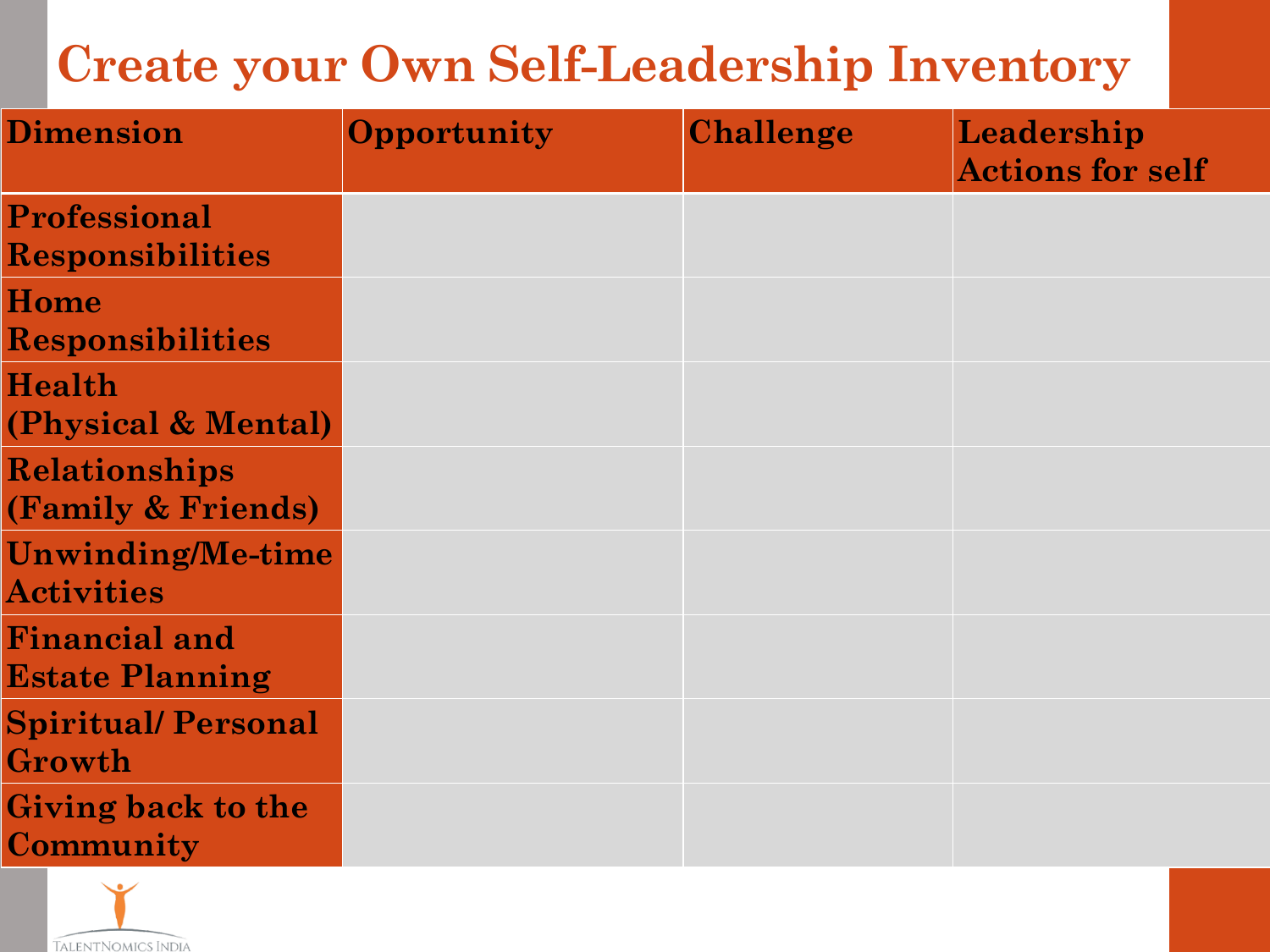#### **A note to readers**

The above lists are compilations we derived from our first-hand interactions with stakeholders and by collating inputs from secondary sources.

But there may be more issues and solutions, and we invite you to send in any additional issues you may face or any suggestions on tackling these to make our document a more comprehensive guide for all women